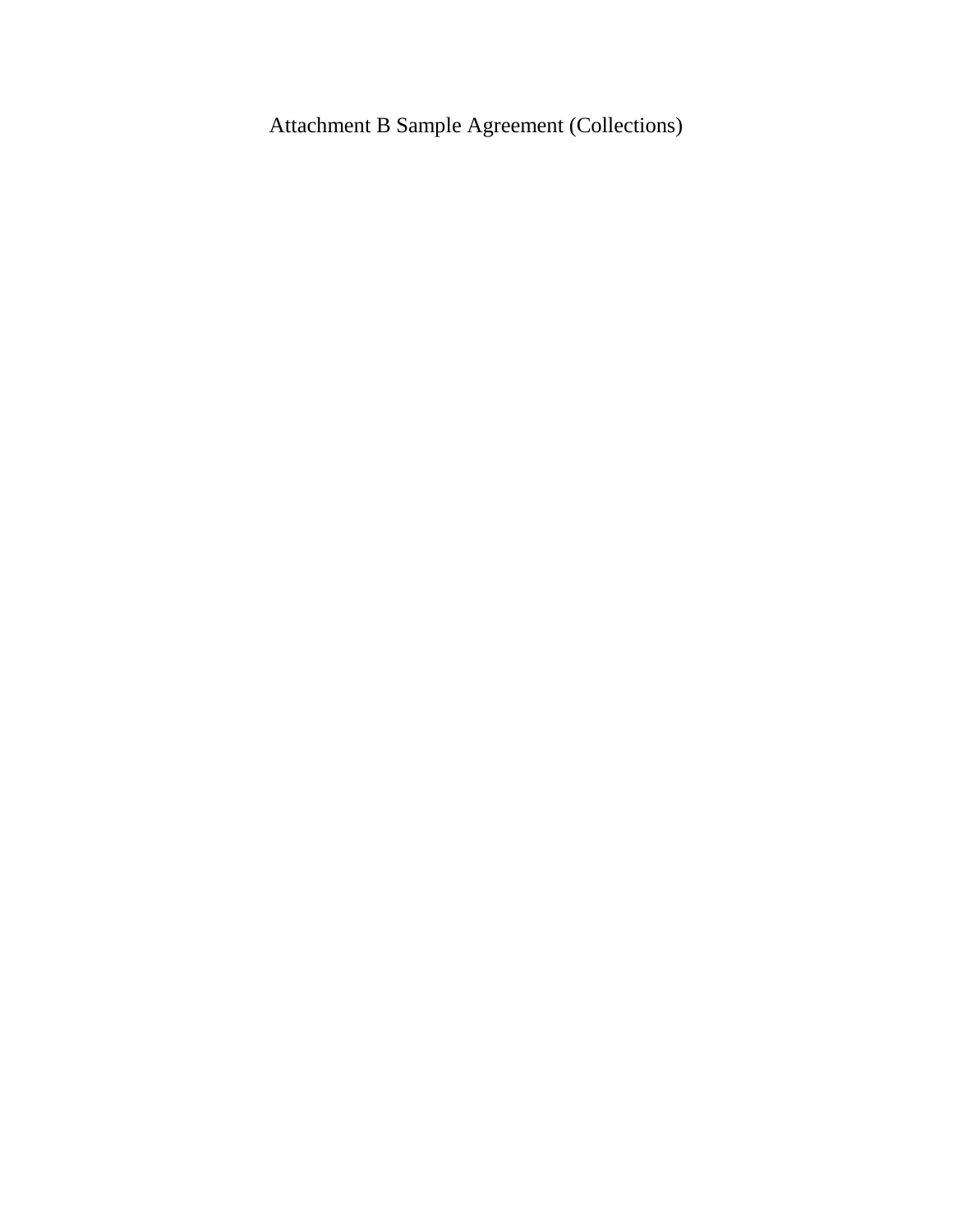#### **AGREEMENT FOR LEGAL SERVICES BETWEEN THE CITY OF PHOENIX FOR ITS OWN ACCOUNT AND ON BEHALF OF CERTAIN AFFILIATED OR SUPPORTED ENTITIES AND \*\*\*FIRM NAME HERE\*\*\***

#### **AGREEMENT NO. \_\_\_\_\_\_\_\_\_\_\_\_**

THIS Agreement (hereinafter "AGREEMENT"), is made and entered into on this 1<sup>st</sup> day of July, 2015, by and between the City of Phoenix (hereinafter "CITY"), acting by and through the City Attorney, for and on behalf of the CITY, and on behalf of certain separate legal entities affiliated with or financially supported by the CITY (individually referred to as "CLIENT" and collectively referred to as "CLIENT ENTITIES"); and \*\*\*FIRM NAME HERE\*\*\* (hereinafter "COUNSEL").

#### **RECITALS**

WHEREAS, the City Manager and City Attorney issued a Request for Proposals seeking outside legal counsel to represent the CITY and certain CLIENT ENTITIES, for which the CITY has acted as a procurement agent; and

WHEREAS, after issuing a Request for Proposals, the City Manager and City Attorney have determined that it is in the best interests of the CITY and the CLIENT ENTITIES to employ COUNSEL to furnish legal services to the CITY and/or to one or more CLIENT ENTITIES on terms and conditions specifically set forth below and subject to the additional requirements set forth in a Letter of Engagement ("LOE") issued at the time a matter is referred to COUNSEL;

## **AGREEMENT**

NOW, THEREFORE, in consideration of the mutual promises, terms, covenants and conditions set forth herein, the parties agree as follows:

1. SCOPE

COUNSEL shall provide any necessary account collection services and legal representation to the CITY and/or to the CLIENT and any of its officers, employees or agents as directed by the CITY. COUNSEL agrees to perform all necessary legal services, including but not limited to investigation, legal research, preparation of legal memoranda, pleadings and briefs, drafting and review of legal documents, providing legal advice and opinions, and making appearances before administrative tribunals and courts, in representing CLIENT. The legal services shall be carried out in cooperation with and under the supervision of the Finance Department of the City of Phoenix, in a manner consistent with COUNSEL'S ethical obligations to the CITY and/or to the CLIENT.

COUNSEL shall not undertake any representation of the CITY and/or CLIENT or perform any legal services for the CITY and/or CLIENT at the request of any CITY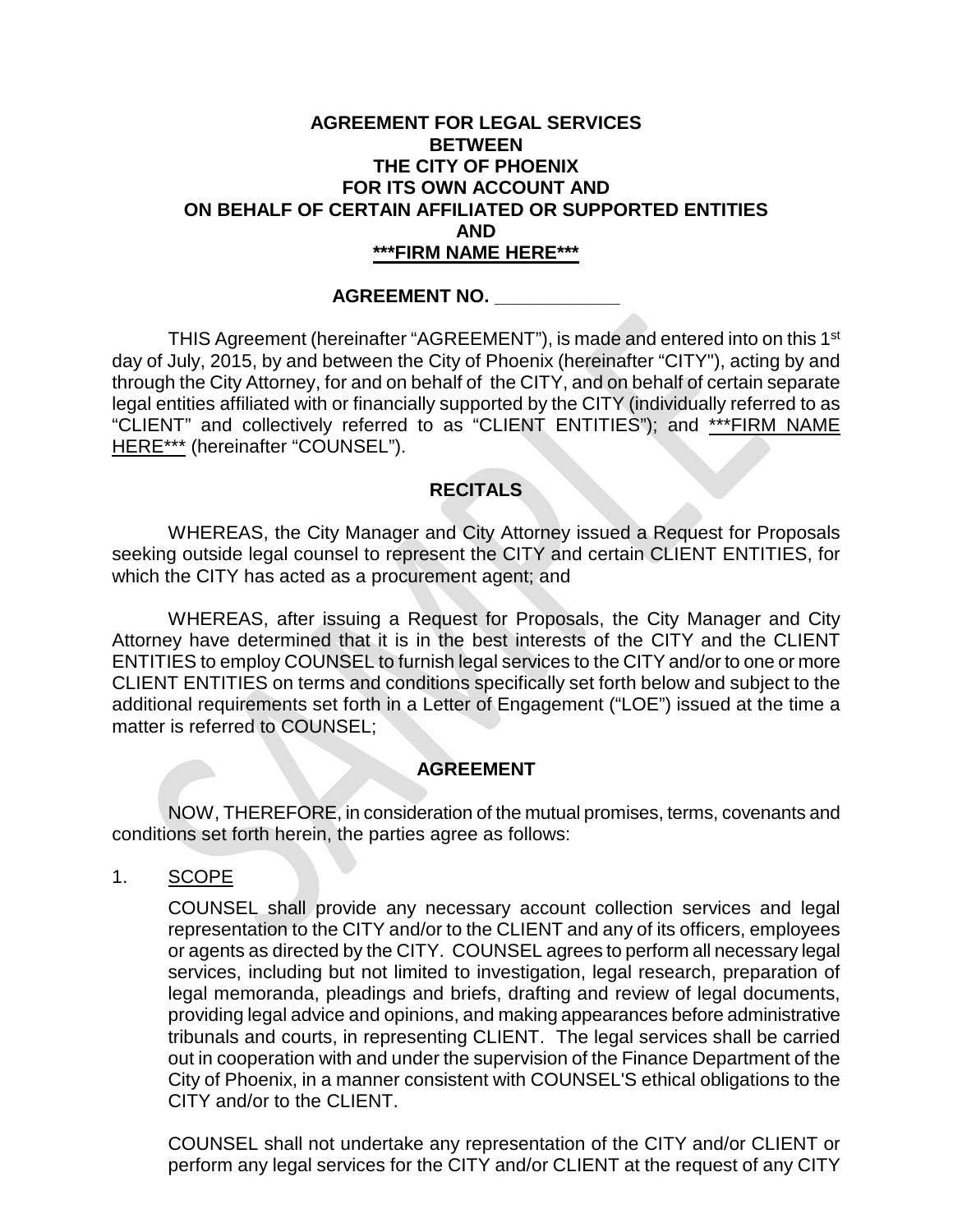and/or CLIENT official or employee without first obtaining specific written authorization to do so from the City Attorney or his designee.

COUNSEL shall not file any action or enter any litigation on behalf of the CITY and/or CLIENT without first obtaining permission to do so from the City Attorney or his designee.

Before releasing any written legal opinion or statement affecting the CLIENT or CITY or any of their officers or employees, COUNSEL shall obtain the City Attorney's concurrence.

## 2. ABATEMENT OF COLLECTION EFFORTS

COUNSEL shall return a referred matter to the Authorized Finance Department Representative when: (i) if COUNSEL has been unable to collect the amount due or make acceptable payment arrangements with the party responsible for the account by June 30, 2019; or (ii) the account debtor files a petition for relief in bankruptcy; (iii) at the request of the CITY, if any matter referred to COUNSEL is affected by a petition for bankruptcy, COUNSEL shall immediately advise the Contact Attorney and return the file to the Authorized Finance Department Representative. COUNSEL will not receive any compensation for any matter returned to the CITY pursuant to this section.

Work performed by COUNSEL on matters that are not referred to COUNSEL as set forth in this AGREEMENT will be considered unauthorized and noncompensable. COUNSEL is to provide legal services to the CITY and/or CLIENT only through the Phoenix City Attorney's Office, and not independently of the Phoenix City Attorney's Office. COUNSEL shall report to the Phoenix City Attorney any effort made to engage the services of COUNSEL independently of the City Attorney's Office.

Referral of legal matters to COUNSEL under this AGREEMENT will be through a single Letter of Engagement ("LOE") signed by the Phoenix City Attorney or his designee. The LOE will contain: (1) the name and a general description of the matter for which legal services are sought, (2) an explanation of the scope of work, (3) the compensation the CITY and/or CLIENT will pay COUNSEL for the services sought, and if CLIENT or another entity, but not the CITY, will be responsible for payment of COUNSEL's fees, describing the payment arrangements and responsibilities, (4) a designated Contact Attorney in the Phoenix City Attorney's Office, and (5) as appropriate, the identification of the Authorized Finance Department Representative(s) with whom COUNSEL will communicate and from whom COUNSEL will receive direction. The Letter of Engagement is not effective unless it is signed by the Phoenix City Attorney or, the Chief Assistant City Attorney.

The LOE is effective upon receipt. Each LOE will identify a specific Contact Attorney from the Office of the City Attorney with whom COUNSEL will be working and to whom COUNSEL will be reporting. In the event that COUNSEL needs to communicate with someone other than the Contact Attorney, COUNSEL will contact the City Attorney, Chief Assistant City Attorney, or the Chief Counsel, Civil Division.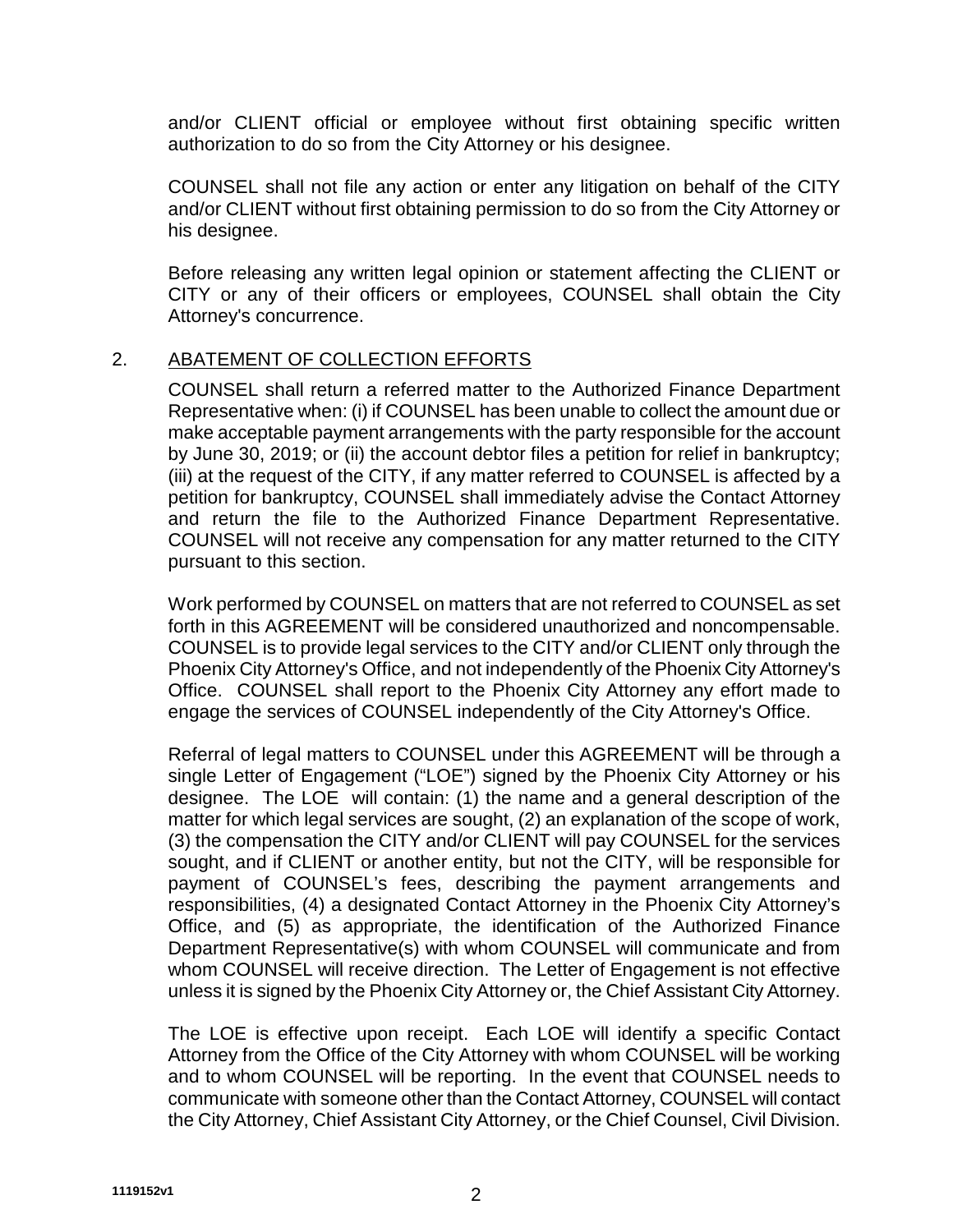In situations where the CLIENT is not the CITY, COUNSEL acknowledges that the entity responsible for payment will be specified in the LOE and may be an entity other than the CITY. COUNSEL shall not accept compensation from the CITY for representing CLIENT unless: (1) CLIENT gives informed consent; (2) there is no interference with COUNSEL's independence of professional judgment or with the client-lawyer relationship; and (3) confidential information relating to COUNSEL's representation of CLIENT is protected. Rule 42, RPC E.R. 1.8 (f) and 1.6, Az.R.Sup.Ct.

## 3. CLIENT CONTACT

All decisions requiring the consent of CLIENT shall be brought by COUNSEL to the attention of the Finance Department Representative and/or the Contact Attorney, as appropriate. The Finance Department Representative and Contact Attorney will be identified in Letters of Engagement provided with referred matters-and as referenced in the above paragraph.

## 4. STAFFING

CITY and CLIENT reserve the right to designate a specific attorney(s) in COUNSEL'S firm to work on specific matters. COUNSEL shall employ suitably trained and skilled professional personnel to perform the account collection and legal services. Prior to changing any key personnel, especially those key personnel who the CITY relied upon in making this AGREEMENT, COUNSEL shall obtain the approval of the Contact Attorney. All staffing decisions shall be discussed and agreed upon with the CITY and, if applicable, with CLIENT in advance.

## 5. MATERIALS AND INVESTIGATIVE SERVICES

CITY and/or CLIENT will furnish COUNSEL all investigative and other materials the CITY and/or CLIENT has relative to the legal services to be provided by COUNSEL and will conduct such additional investigation as COUNSEL shall reasonably request.

## 6. COMPENSATION

COUNSEL will be paid for services under this AGREEMENT as set forth below.

## **Compensation rates shall apply for the term of this AGREEMENT and shall not be renegotiated during the term of this AGREEMENT.**

- a. Counsel's compensation for services under this AGREEMENT shall not exceed XX% of the referred account balance for matters prior to the commencement of a formal legal proceeding. COUNSEL's compensation for services under this AGREEMENT shall not exceed XX% of the referred account balance for matters after the commencement of formal legal proceeding. COUNSEL's recovery amount shall be reduced for any cost paid by the CITY to collect referred account proceeds.
- b. Compensation shall be paid to COUNSEL on a monthly basis for Reimbursable Expenses per Exhibit A. Compensation shall be paid to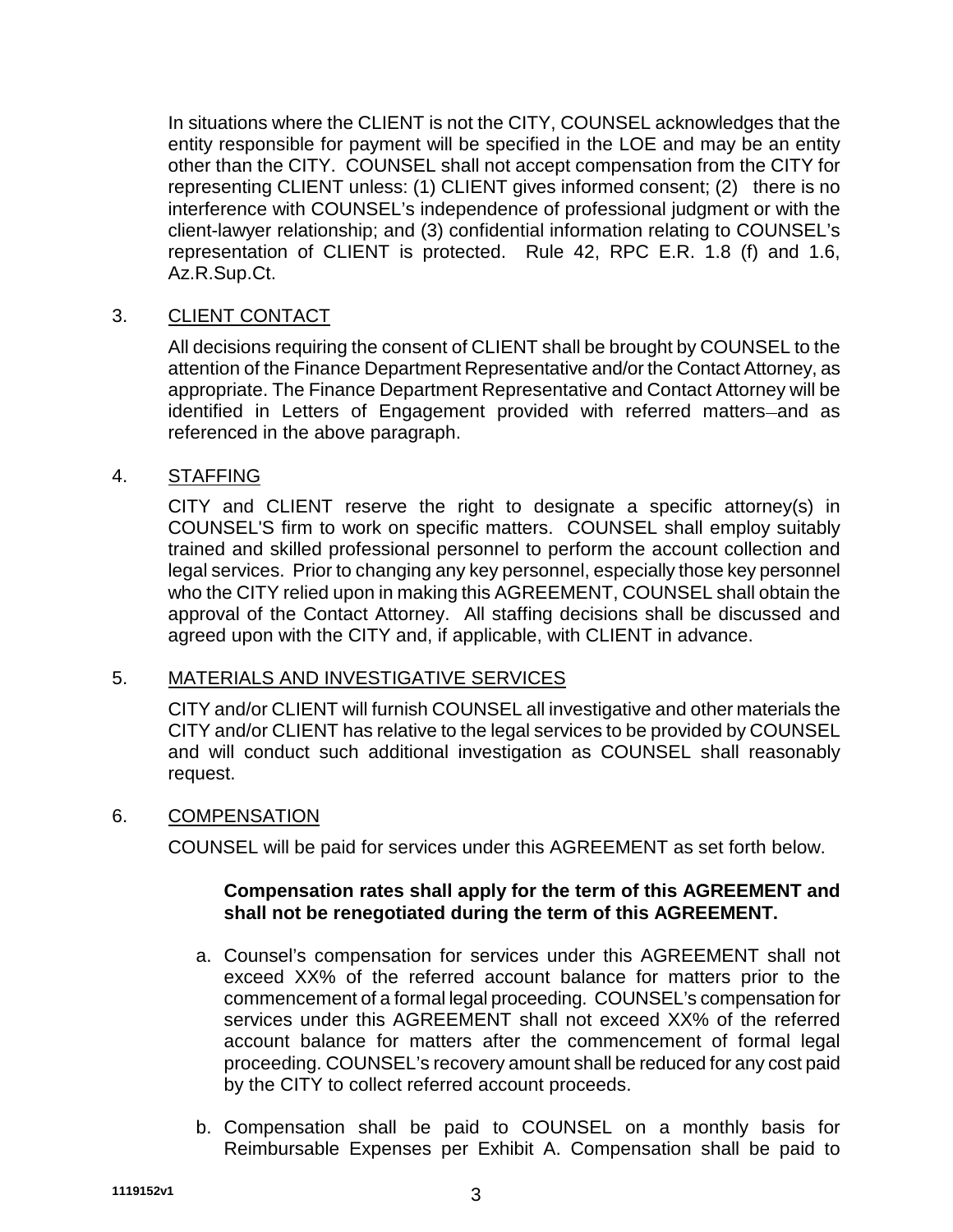COUNSEL on a monthly basis for referred accounts directly recovered by City in the prior month when such recovery includes full payment of CITY's portion plus additional amounts COUNSEL is entitled to. COUNSEL is responsible for recovering remaining amounts from DEBTOR, not CITY.

- c. For all accounts placed with COUNSEL, the Debtor will be held responsible for paying the COUNSEL contingency fees for collection services rendered, including payments the CITY receives directly from Debtor. The COUNSEL will add their fee percentage, as awarded by this contract, onto the original debt amount placed with them for collection from the CITY (with the exception of all Fire Department, Emergency Transportation accounts). Upon recovery of the debt amounts, whether full or partial payments, the COUNSEL will remit the CITY's portion of the payment back to the City. The COUNSEL fees will be kept by COUNSEL without being remitted to the CITY (with the exception of all Fire Department, Emergency Transportation accounts). COUNSEL'S reimbursable fees are not subject to recovery from the debtor but shall be handled in the manner described herein between CITY and COUNSEL. In no event shall COUNSEL recover from debtor an amount greater than its contingency fee applied to the referred account balance.
- d. COUNSEL is required to use CITY's Excel formulas to calculate their contingency fee percentage and corollary payment.
- e. A monthly statement must include the amount collected for the CITY as well as the detailed breakdown of the COUNSEL's fee percentage collected from the debtor. Such payment shall be directed to the Finance Department Representative and shall include a detailed invoice and back up documentation showing the account name, number or reference, the proceeds recovered, costs aid by the CITY to collect such proceeds, costs reimbursed to the CITY, the net proceeds and COUNSEL's compensation.
- f. Fire Department, Emergency Transportation accounts whether full or partial payment, the COUNSEL will remit 100% of the amount collected back to the CITY without charging the debtor the COUNSEL fee percentage. The fee percentage will be reimbursed to the COUNSEL after the CITY is invoiced at month end. The monthly invoice must include the amount collected for the CITY as well as the detailed breakdown of the COUNSEL's fee percentage. This invoice shall be separately reported from collections of other accounts.
- g. Payment exceptions. In center specific, factual situations, as described below, no remuneration will be paid to COUNSEL.
	- 1. The application of direct account payments from government recovery program for account balances filed prior to referral to COUNSEL are not subject to payment. These programs include the set off of income and transaction privilege tax refunds from the Arizona Department of Revenue, amounts directly paid to CITY from statutorily liens, pay warrants of CITY employees/contractors.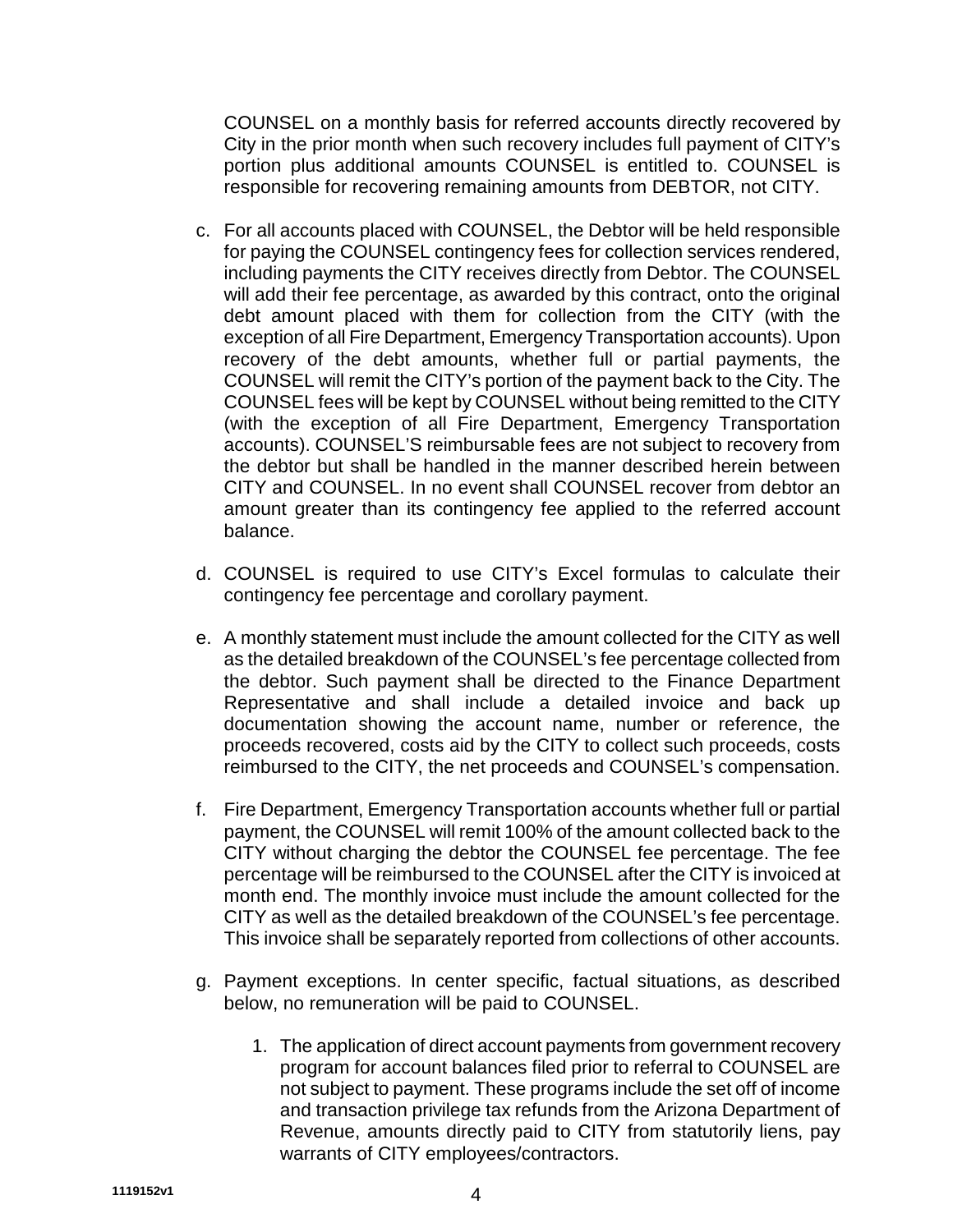- 2. If an account has been referred to COUNSEL and prior to first contract therefrom, debtor pays CITY directly, such transaction is not subject to payment.
- 3. If an account is returned/closed by COUNSEL, no payment will be made to COUNSEL if CITY is contacted by debtor after six (6) months thereof.

## 7. COUNTERCLAIMS AND CROSS-CLAIMS

In the event CITY is served or threatened with a counterclaim or cross-claim in connection with any matter referred to COUNSEL, COUNSEL shall immediately advise the Contact Attorney and the Authorized Finance Department Representative of the nature of the counterclaim or cross-claim. CITY may issue a separate agreement and LOE for COUNSEL to represent CITY on such counterclaim or cross-claim.

## 8. JUDGMENTS – NO RENEWAL OF JUDGMENTS

## 9. REIMBURSEMENT FOR EXPENSES

Except filing fees, if any, and service of process fees, COUNSEL may deduct Reimbursable Expenses (hereinafter defined) from proceeds recovered. (See No. 11 Restriction on Reimbursement/Recoveries) For filing fees, if any, and service of process fees, COUNSEL will send to the CITY an invoice itemizing the cost to be paid by the CITY. COUNSEL shall include the documentation supporting the invoiced amount. Any Reimbursable Expenses paid by the CITY shall be first repaid to the CITY from any proceeds recovered in the matter. All expenses shall be billed at COUNSEL's actual out-of-pocket cost without any mark-up. COUNSEL will be reimbursed for approved expenditures where the expense is itemized in the invoice and COUNSEL provides the documentation supporting the invoiced amount.

CITY does not request COUNSEL attempt service of process within the State more than five (5) separate dates. Expenses to serve debtor subsequently must be approved by CITY. Any out-of-state service of process expenses must be approved in advance by CITY.

## 10. ACCOUNTING AND AUDITING

COUNSEL agrees that the CITY and/or CLIENT or their duly authorized representatives shall have access to and the right to examine any books, documents, papers, records and other evidence reflecting all time charges, compensation and costs billed under this AGREEMENT. The materials described herein shall be made available at the office of COUNSEL at any reasonable time for inspection, audit or reproduction until the expiration of three (3) years from the date of final payment under this AGREEMENT.

COUNSEL is prohibited from transmitting, or assisting in the transmission of, any billing information generated by COUNSEL under this AGREEMENT to any person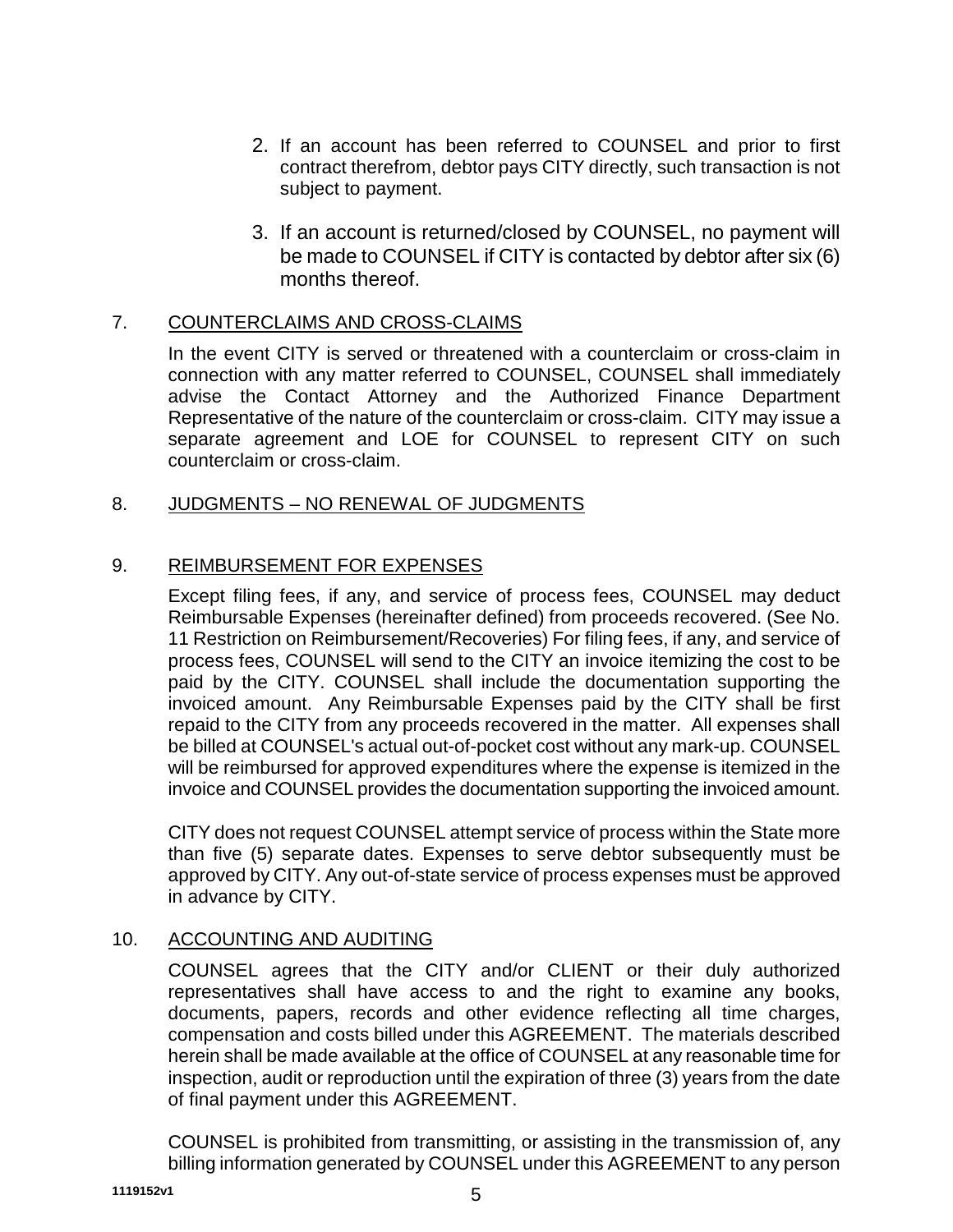or organization other than the CITY and/or CLIENT without the express written consent of the City Attorney.

# 11. RESTRICTIONS ON REIMBURSEMENTS

Unless otherwise agreed to by the Finance Department Representative and Contact Attorney:

- Reimbursement for expenses is limited to those specific reimbursable expenses listed in Exhibit A and entitled "Reimbursable Expenses".
- COUNSEL will not be reimbursed for any single expense greater than ONE THOUSAND DOLLARS (\$1,000).
- Travel expenditures of COUNSEL within Maricopa County will not be reimbursed. Mileage and parking will not be reimbursed.
- Airfare will be reimbursed at coach fare rates. Hotel accommodations will be reimbursed at commercial rates for non-resort facilities.
- Experts or consultants will be retained by COUNSEL on behalf of the CITY or CLIENT only after consultation with, and the approval of the Finance Department Representative and Contact Attorney. COUNSEL is expected to pay the consultant for services provided and then submit an invoice for reimbursement.
- All experts and consultants shall be required to submit an invoice similar to the format for outside counsel prior to payment, including the need to itemize expenses and attach the supporting documentation.
- No contract or subcontract shall be entered into by COUNSEL with any other person to furnish any work or services under this AGREEMENT without the prior approval of the Authorized Finance Department Representative and Contact Attorney.
- The application of payments from government recovery program that were filed before account referred to COUNSEL are not subject to contingency %, ex. Arizona Department of Revenge debt set-off, any liens, pay warrants.
- If an account has been referred to COUNSEL and prior to first contact therefrom, debtor pay City directly, such payment not subject to contingency % or hourly rate.
- If an account is returned/closed by COUNSEL, no contingency % will be paid if City is contacted by Debtor after 6 months thereof.

# 12. FISCAL YEAR

CITY'S fiscal year begins July 1 and ends June 30 of each calendar year. CITY may only make payment for services rendered or costs encumbered during a fiscal year and for a period of 60 days immediately following the close of the fiscal year. Billings for services performed or costs incurred prior to the close of a fiscal year must be submitted within ample time to allow payment within this 60-day period.

# 13. CONFLICT OF INTEREST

COUNSEL is retained by THE CITY to represent THE CITY and/or CLIENT only for the purposes and to the extent set forth in this AGREEMENT. COUNSEL shall be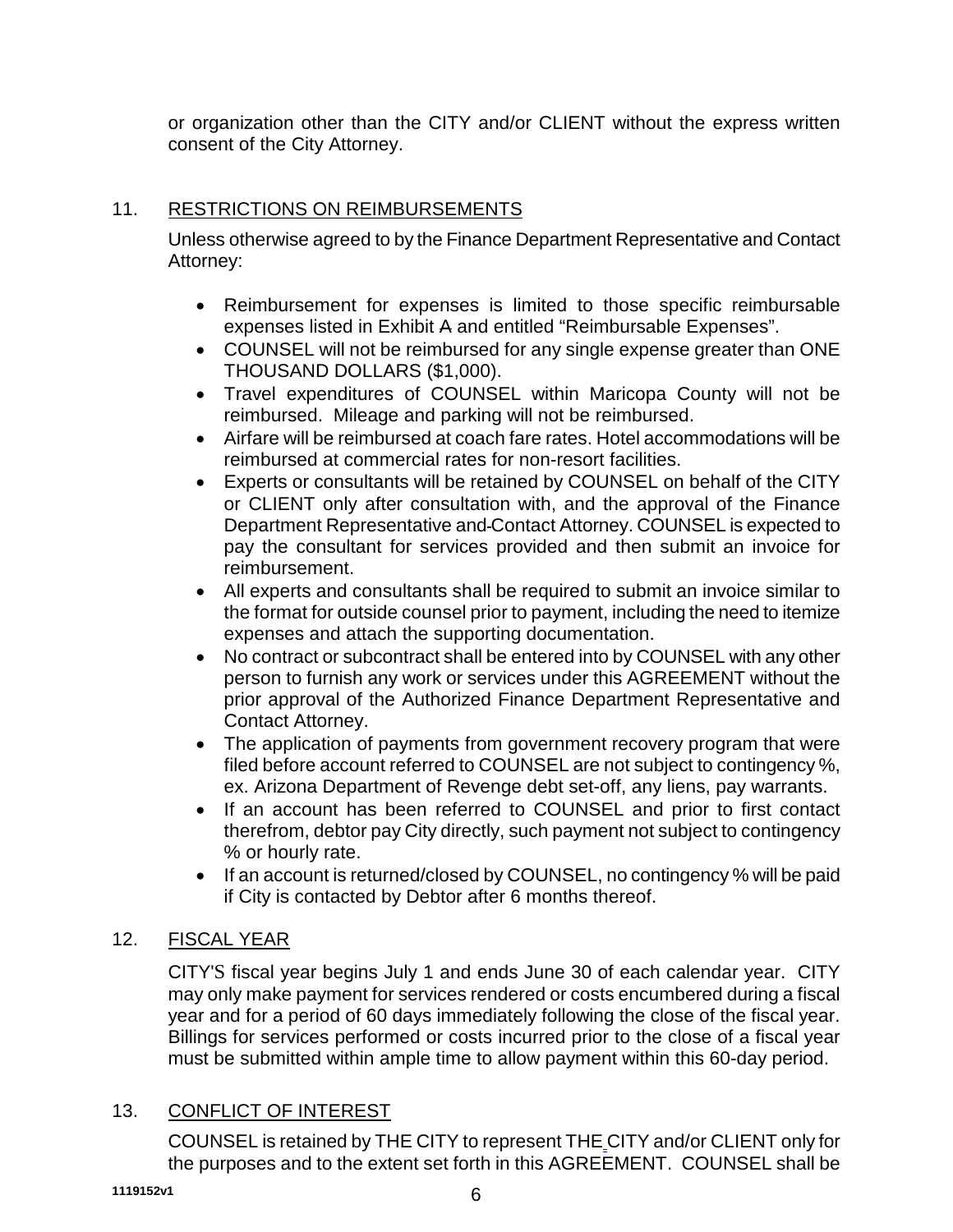free to dispose of such portion of COUNSEL'S entire time, energy, and skill as are not required to be devoted to THE CITY and/or CLIENT in such a manner as COUNSEL sees fit and to such persons, firms or corporations as COUNSEL deems advisable, but shall not engage in any representation of any nature, including legislative or administrative lobbying, which could be adverse to CLIENT or THE CITY at the same time COUNSEL is representing the CLIENT or THE CITY pursuant to this AGREEMENT. If such representation presents an ethical conflict of interest, and if a waiver is permitted, a waiver of such conflict must first be obtained prior to undertaking such representation. COUNSEL agrees to have established policies and procedures to avoid conflicts of interest and to protect the attorney-client privilege. COUNSEL will immediately bring all situations involving adverse representation, and all conflicts and potential conflicts to the attention of CLIENT and THE CITY. These would include situations that may be subject to the Rules of Professional Conduct as well as those situations where COUNSEL would otherwise be expected to identify CLIENT or THE CITY as a party, a potential party, or as a non-party at fault. COUNSEL hereby represents and affirms that there is no known conflict of interest existing between a client and potential client of COUNSEL and CLIENT or THE CITY as a result of this AGREEMENT. Before COUNSEL may undertake to represent parties in matters that may arise after execution of this AGREEMENT, which may present issues adverse to CLIENT or CITY, COUNSEL will present the facts and circumstances of the matter to the CLIENT or THE CITY and request a waiver of any ethical conflict of interest. It is further understood that any conflict of interest which may arise as a result of COUNSEL'S representation of parties adverse to the CLIENT or THE CITY is not waivable unless expressly so stated in writing by CLIENT and THE CITY after full disclosure of the nature and extent of the conflict.

## 14. STATUS REPORTS AND ASSESSMENT OF EXPOSURE AND POTENTIAL FOR RECOVERY

COUNSEL shall keep the Authorized Finance Department Representative fully and currently informed about the status of all matters and the import of that status. As soon as practical after receipt of any referral, and in civil cases governed by Rule 26.1, Arizona Rules of Civil Procedure, as soon as disclosure statements are exchanged, COUNSEL shall furnish CLIENT and THE CITY an evaluation of the merits of the disputed matter and COUNSEL'S assessment of the monetary exposure or potential recovery, if any, to CLIENT and/or THE CITY, along with appropriate recommendations. Thereafter, status reports shall be furnished by COUNSEL on a monthly or quarterly basis as directed by the Authorized Finance Department Representative*.* Status reports should be addressed to the Authorized Finance Department Representative and Contact Attorney and should briefly outline the status of the case or matter, emphasizing significant developments, depositions and discovery, and settlement proposals. COUNSEL shall promptly notify CLIENT and THE CITY of events significantly affecting exposure and recovery.

**COUNSEL shall e-mail encrypted status reports. COUNSEL is encouraged to format all native documents in Microsoft Word© and to scan significant third-party documents into a \*.pdf Adobe Acrobat© format and email them as an attachment to a status report. A status report should precede**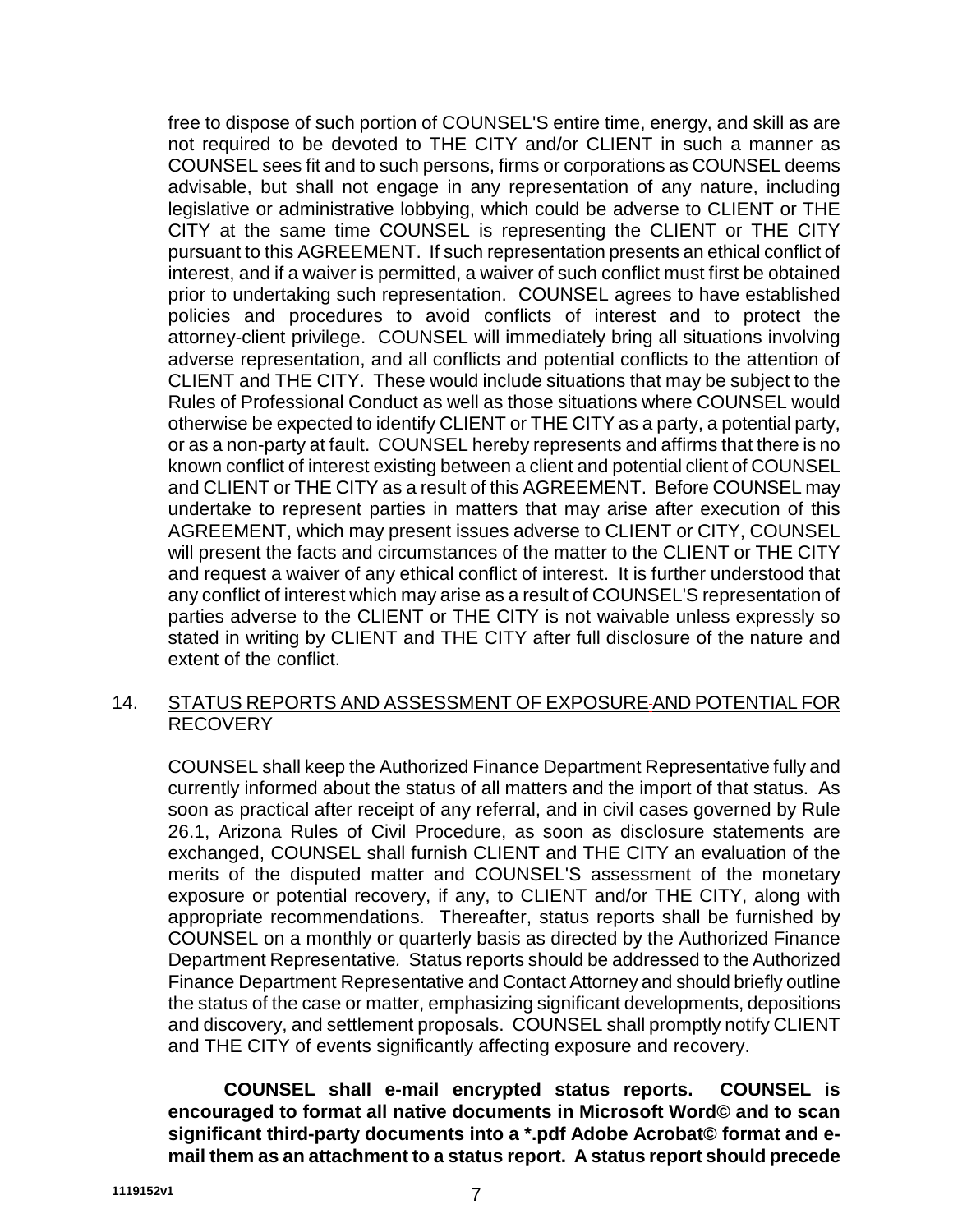## **any scheduled meeting where a comprehensive analysis of the case or matter may be expected.**

Any significant document that is not routine, or that is to be provided to third parties, including the court or administrative agencies, shall be sent to the Authorized Finance Department Representative and contact attorney with enough time so that THE CITY may have a meaningful review of it prior to distribution. All final copies of documents and memoranda for which THE CITY is charged shall be sent to the Authorized Finance Department Representative.

#### 15. RETENTION OF RECORDS

COUNSEL shall retain all records in accordance with the City's Records Retention Schedule attached hereto as Exhibit B and incorporated herein by reference. Records do not have to be stored in paper form but must be capable of reproduction on paper upon request.

#### 16. OFFERS OF COMPROMISE AND SETTLEMENT

COUNSEL must consider the possibility of resolving disputes through both traditional and nontraditional methods of alternative dispute resolution.

All offers of compromise shall be promptly transmitted to Authorized Finance Department Representative and THE CITY through the Client Representative and Contact Attorney together with COUNSEL'S recommendations. CITY and/or CLIENT will be responsible for obtaining proper authority to accept a compromise or for obtaining authority to make a counter offer. COUNSEL may be required to attend meetings to adequately explain the status of a matter before a regulatory body or in litigation.

**COUNSEL IS PRE-AUTHORIZED TO ENTER INTO PAYMENT PALNS, ON THE MOST FAVORABLE TIME FRAME POSSIBLE, NOT TO EXCEED 12 MONTHS WITH 25% LIABILITY PLUS 100% OF FULL COSTS REPAYABLE TO OR REIMBURSIBLE FROM CITY AS DOWN PAYMENT. REMAINING BALANCE CAN BE PAID THORUHG 11 LEVEL, MONTHLY PAYMENTS. PAYMENT PLANS FOR PRIVILEGE LICENSE TAXES MAY NOT INCLUDE TOTAL INTEREST THAT IS HIGHER HAN WHAT CITY COULD INTERNALLY CHARGE. ANY REQUIRED ADJUSTMENT WILL BE MADE BY REDUCING THE FINAL INSTALLEMENT AMOUNT.**

**SETTLEMENT AUTHORITY MUST BE REQUESTED PER EACH CASE. CITY WILL PROVIDE SETTLEMENT TEMPLATES BASED ON SINGLE OR MULTIPLE PAYMENTS. CITY WILL INFORM COUNSEL OF ANY STANDARD SETTLEMENT TERMS (INCLUDING REJECTION TERMS) THAT APPLY TO THE TYPE OF ACCOUNT REFERRED.**

#### 17. NOTICE

Any notice, consent, or other communication ("Notice") required or permitted under this Agreement will be in writing and either delivered in person, sent by e-mail or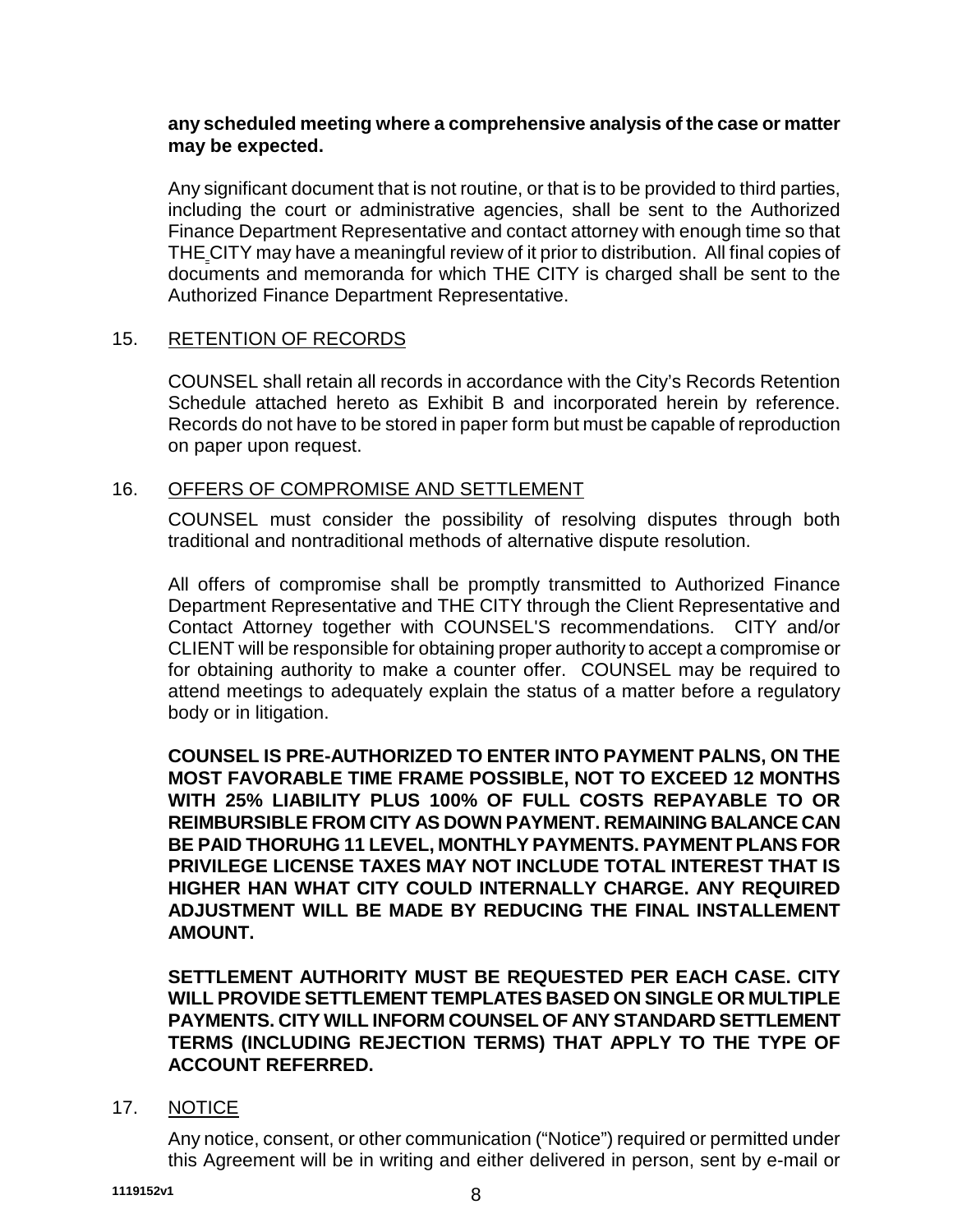facsimile transmission, deposited in the United States mail, postage prepaid, registered or certified mail, return receipt requested, or deposited with any commercial air courier or express service addressed to the Authorized Finance Department Representative or Contact Attorney as appropriate.

# 18. WITHDRAWAL OF COUNSEL

COUNSEL must request to withdraw from representation of CLIENT or THE CITY, or any department, officer, agent or employee thereof, when it would be ethically improper to continue the representation. In the event COUNSEL requests to withdraw, the request must be in writing to the City Attorney setting forth in detail the reasons COUNSEL must withdraw.

## 19. SPECIAL COUNSEL DESIGNATION

It is expressly understood and agreed that COUNSEL is appointed as SPECIAL COUNSEL to the City Attorney for the purposes of carrying out the provisions of this AGREEMENT. However, COUNSEL agrees to act as co-counsel with the City Attorney in those matters where the City Attorney determines that it is advisable to do so.

## 20. APPEALS

No appeals or special actions will be filed without the prior written approval of THE CITY or CLIENT, acting through the City Attorney.

# 21. CONFIDENTIALITY AND DATA SECURITY

All data, regardless of form, including originals, images and reproductions, prepared by, obtained by, or transmitted to COUNSEL in connection with this Agreement is confidential, proprietary information owned by THE CITY or CLIENT. Except as specifically provided in this Agreement, COUNSEL shall not disclose data generated in the performance of the service to any third person without the prior written consent of the Contact Attorney, City Attorney, or Chief Assistant City Attorney.

Personal identifying information, financial account information, or restricted CITY information, whether in electronic format or hard copy, must be secured and protected at all times to avoid unauthorized access. At a minimum, COUNSEL must encrypt and/or password protect electronic files. This includes data saved to laptop computers, computerized devices or removable storage devices.

When personal identifying information, financial account information, or restricted CITY information, regardless of its format, is no longer necessary, the information must be redacted or destroyed through appropriate and secure methods that ensure the information cannot be viewed, accessed, or reconstructed.

In the event that data collected or obtained by COUNSEL in connection with this Agreement is believed to have been compromised, COUNSEL shall notify the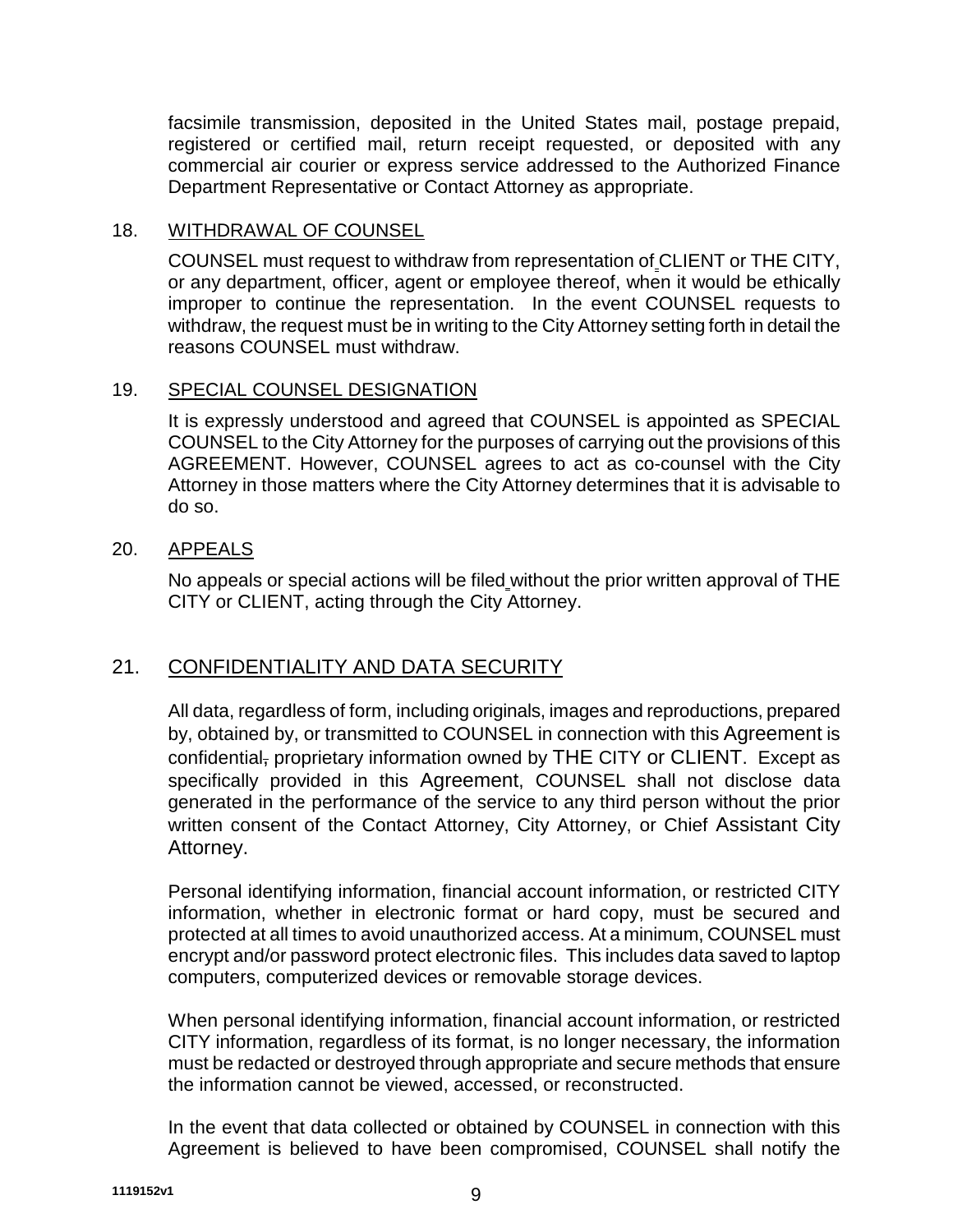Contact Attorney, City Attorney, or Chief Assistant City Attorney immediately. COUNSEL agrees to reimburse THE CITY for any costs incurred by the City to investigate potential breaches of this data and, where applicable, the cost of notifying individuals who may be impacted by the breach.

COUNSEL agrees that the requirements of this Section shall be incorporated into all subcontractor/subconsultant agreements entered into by COUNSEL. It is further agreed that a violation of this Section shall be deemed to cause irreparable harm that justifies injunctive relief in court. A violation of this Section may result in immediate termination of this Agreement without notice.

Further, pursuant to Section 14-510 of the Phoenix City Code, COUNSEL shall not make known any information concerning the business financial affairs or operations of any person except to the extent necessary to successfully represent the CITY in any lawsuit filed to collect money owing to the CITY.

The obligations of COUNSEL under this Section shall survive the termination of this Agreement.

## 22. MEDIA RELATIONS

COUNSEL is not authorized by THE CITY or CLIENT to comment publicly on CLIENT or CITY matters. All media inquiries should be directed to the Contact Attorney.

## 23. RECORDS RETENTION/RETURN

At the conclusion of the matter, COUNSEL will notify the Authorized Finance Department Representative and Contact Attorney that the matter is closed and prepare the file for shipment as set forth in Exhibit C.

## 24. NON-EXCLUSIVE

CITY and/or CLIENT shall have the right to execute other contracts in connection with work under this AGREEMENT and COUNSEL shall cooperate with any other contractor.

## 25. COMPLIANCE WITH LAWS AND REGULATIONS

COUNSEL shall comply with all applicable federal and state statutes, City ordinances, executive orders, and regulations. In particular, COUNSEL agrees to comply with all legal requirements relating to civil rights and non-discrimination in employment.

COUNSEL understands and acknowledges the applicability to COUNSEL of the Immigration Reform and Control Act of 1986 (IRCA). COUNSEL agrees to comply with the IRCA in performing under this AGREEMENT and to permit CITY inspection of personnel records to verify such compliance.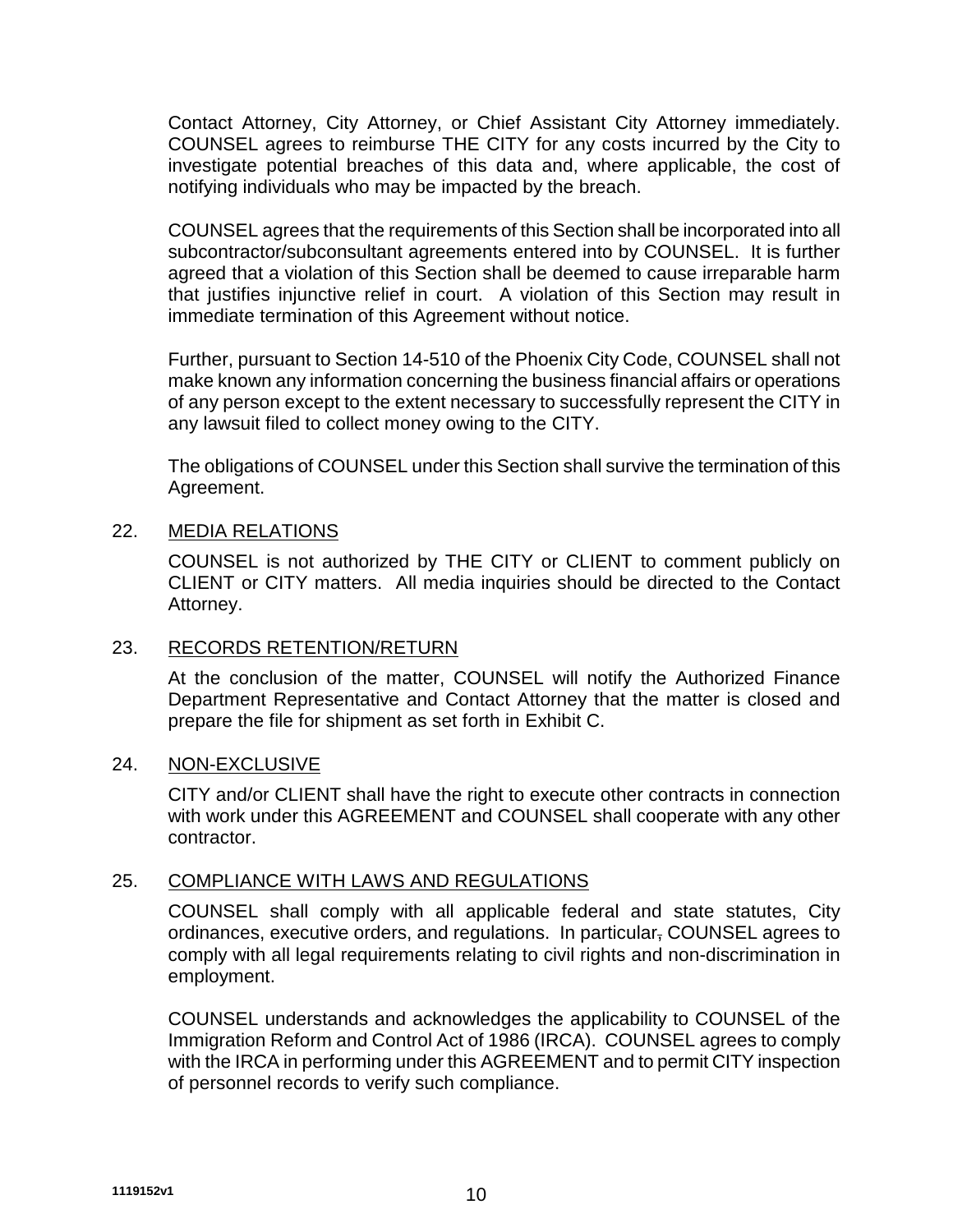# 26. LEGAL WORKER REQUIREMENTS:

CITY is prohibited by A.R.S. § 41-4401 from awarding an agreement to any contractor who fails, or whose subcontractors fail, to comply with A.R.S. § 23- 214(A). Therefore, COUNSEL agrees that:

COUNSEL and each subcontractor it uses warrants their compliance with all federal immigration laws and regulations that relate to their employees and their compliance with § 23-214, subsection A.

A breach of warranty under this Section, paragraph 1 shall be deemed a material breach of the Agreement and is subject to penalties up to and including termination of the Agreement.

CITY retains the legal right to inspect the papers of COUNSEL or subcontractor employee(s) who work(s) under this Agreement to ensure that COUNSEL or subcontractor is complying with the warranty under this Section, paragraph 1.

## 27. CONTRACTOR AND SUBCONTRACTOR WORKER BACKGROUND SCREENING

# 27.1 Contract Worker Background Screening

COUNSEL agrees that all COUNSEL'S contract workers and subcontractors (collectively "Contract Worker(s)") that COUNSEL furnishes to the City pursuant to this Agreement shall be subject to background and security checks and screening (collectively "Background Screening") at COUNSEL'S sole cost and expense as set forth in this Section. The Background Screening provided by COUNSEL shall comply with all applicable laws, rules and regulations. COUNSEL further agrees that the Background Screening required in this Section is necessary to preserve and protect public health, safety and welfare. The Background Screening requirements set forth in this Section are the minimum requirements for this Agreement. The City in no way warrants that these minimum requirements are sufficient to protect COUNSEL from any liabilities that may arise out of COUNSEL'S services under this Agreement or COUNSEL'S failure to comply with this Section. Therefore, in addition to the specific measures set forth below, COUNSEL and its Contract Workers shall take such other reasonable, prudent and necessary measures to further preserve and protect public health, safety and welfare when providing services under this Agreement.

# 27.2 Background Screening Requirements and Criteria

Because of the varied types of services performed, the City has established three levels of risk and associated Background Screening. The risk level and Background Screening required for this Agreement is Minimum.

## 27.3 Minimum Risk and Background Screening ("Minimum Risk")

A minimum risk Background Screening shall be performed when the Contract Worker: (i) will not have direct access to City facilities or information systems; or (ii) will not work with vulnerable adults or children; or (iii) when access to City facilities is escorted by City workers. The Background Screening for minimum risk shall consist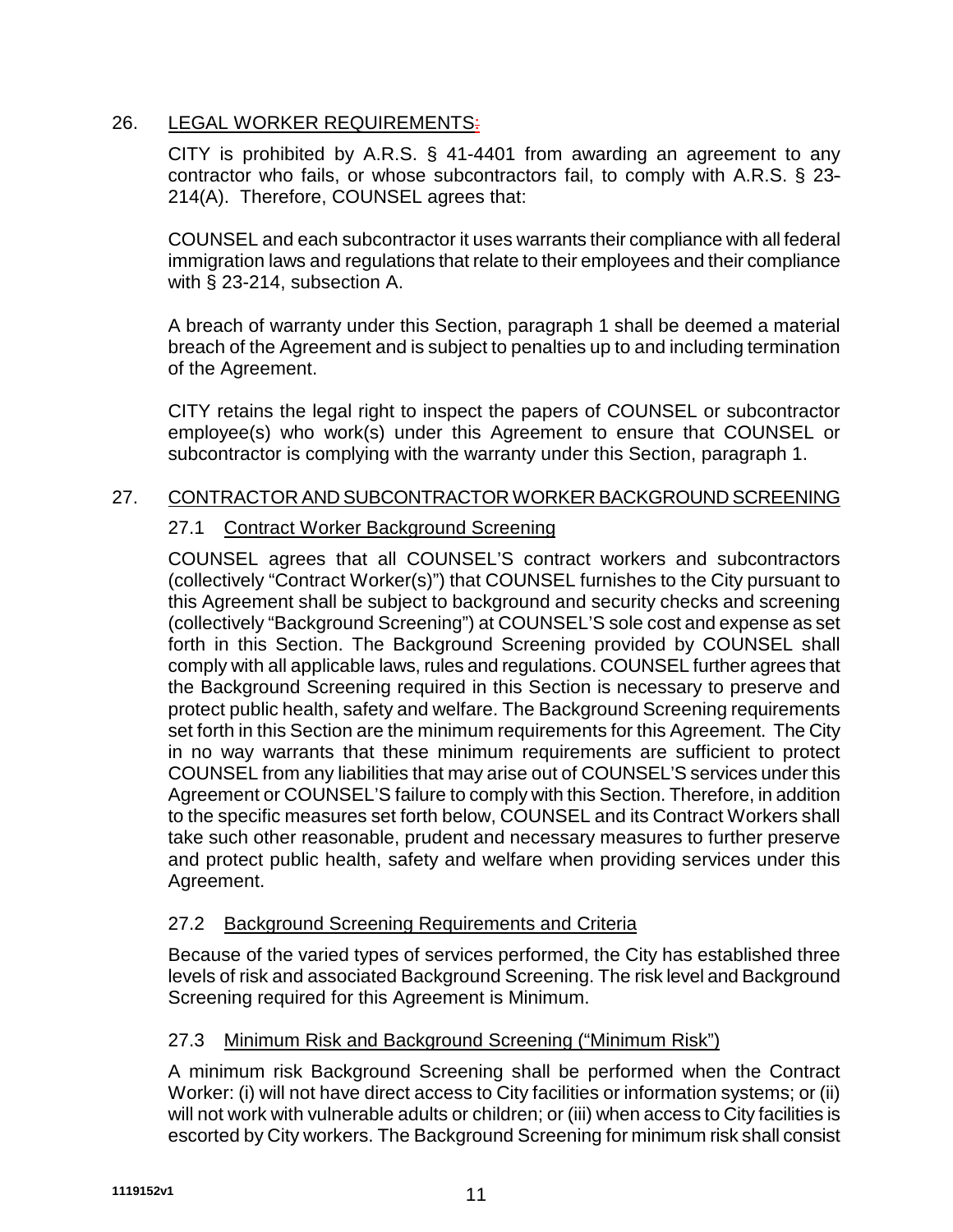of the screening required by Arizona Revised Statutes §§ 41-4401 and following to verify legal Arizona worker status.

## 27.4 Terms of This Section Applicable to all of COUNSEL'S Contracts and **Subcontracts**

COUNSEL shall include the terms of this Section for Contract Worker Background Screening in all contracts and subcontracts for services furnished under this Agreement including, but not limited to, supervision and oversight services.

## 27.5 Materiality of Background Screening Requirements; Indemnity

The Background Screening requirements of this Section are material to City's entry into this Agreement and any breach of this Section by COUNSEL shall be deemed a material breach of this Agreement. In addition to the indemnity provisions set forth in Section 35 of this Agreement, COUNSEL shall defend, indemnify and hold harmless the City for any and all Claims (as defined in Section 35) arising out of this Background Screening Section including, but not limited to, the disqualification of a Contract Worker by COUNSEL or the City for failure to satisfy this Section.

## 27.6 Continuing Duty; Audit

COUNSEL'S obligations and requirements that Contract Workers satisfy this Background Screening Section shall continue throughout the entire term of this Agreement. COUNSEL shall maintain all records and documents related to all Background Screenings and the City reserves the right to audit COUNSEL'S compliance with this Section pursuant to Section 8.

## 28. WAIVER

The failure of the CITY and/or CLIENT at any time to require performance of any provision of this AGREEMENT shall in no way affect the right of CITY and/or CLIENT thereafter to enforce such provision. Nor shall the waiver of any succeeding breach of such provision act as a waiver of the provision itself.

## 29. TERMINATION

CITY and/or CLIENT shall have the right to terminate this AGREEMENT in whole or in part at any time and without penalty or further obligation. COUNSEL shall be paid at a rate equal to the agreed compensation for requested legal services rendered (\$0.00 if nothing is recovered) and reimbursed for authorized expenses actually incurred in rendering such services, as of the date of such termination and if payment is made by the CITY, after approval of payment is obtained from the City Council. Such payment for Services already completed shall be the total compensation due to COUNSEL for Termination. COUNSEL shall deliver to the Authorized Finance Department Representative a complete set of all materials, information and data required or prepared by COUNSEL as of the date of termination. All such materials, information, and data shall be the property of the CITY and shall be delivered to the Authorized Finance Department Representative at the termination or completion of services or in no event later than 45 days from the date of termination. A list of any ongoing payment plans entered into by COUNSEL shall be provided as soon as possible.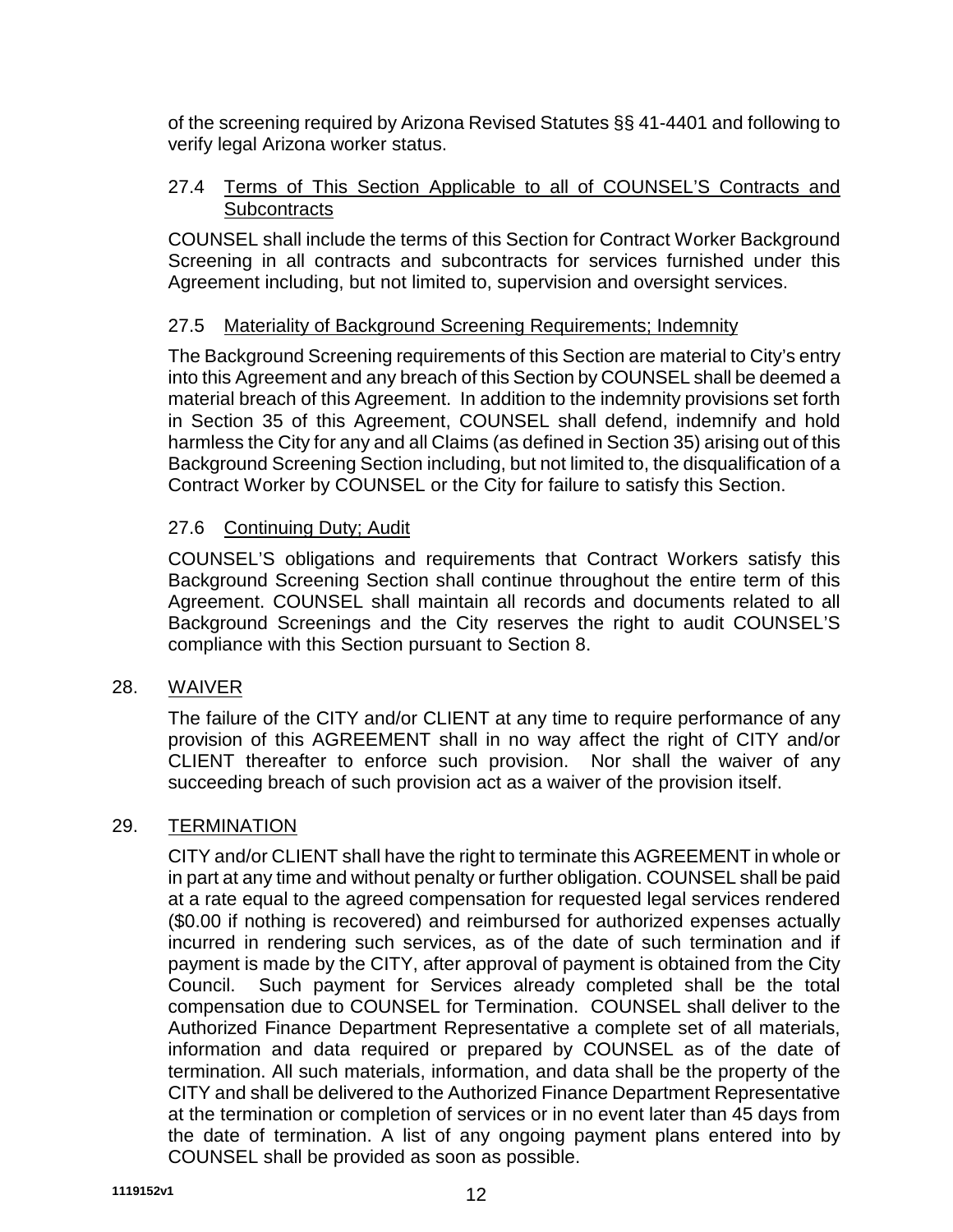# 30. SPECIFIC PERFORMANCE

COUNSEL agrees in the event of a breach by COUNSEL of any material provision of this AGREEMENT, CITY shall, in addition to any other remedy provided by law and upon proper action instituted by it, be entitled to a decree of specific performance thereof according to the terms of this AGREEMENT. In the event CITY and/or CLIENT shall elect to treat any such breach on the part of COUNSEL as a discharge of the AGREEMENT, CITY and/or CLIENT may nevertheless maintain an action to recover damages arising out of such breach.

#### 31. INSURANCE REQUIREMENTS

COUNSEL shall procure and maintain until all of its obligations have been discharged, including any warranty periods under this Contract are satisfied, insurance against claims for injury to persons or damage to property which may arise from or in connection with the performance of the work hereunder by COUNSEL, its agents, representatives, or employees.

The insurance requirements herein are minimum requirements for this Contract and in no way limit the indemnity covenants contained in this Contract. The CITY in no way warrants that the minimum limits contained herein are sufficient to protect COUNSEL from liabilities that might arise out of the performance of the work under this Contract by the COUNSEL, its agents, representatives, or employees and COUNSEL is free to purchase additional insurance as may be determined necessary.

a. MINIMUM SCOPE AND LIMITS OF INSURANCE: COUNSEL shall provide coverage with limits of liability not less than those stated below.

1. Worker's Compensation and Employers' Liability

|                         | <b>Worker's Compensation Statutory</b> |
|-------------------------|----------------------------------------|
|                         | <b>Employers' Liability</b>            |
| Each Accident           | \$100,000                              |
| Disease - Each Employee | \$100,000                              |
| Disease – Policy Limit  | \$500,000                              |

1a.Policy shall contain a waiver of subrogation against the CITY of Phoenix and, if applicable, CLIENT.

2. Professional Liability (Errors and Omissions Liability) Each Claim \$1,000,000 Annual Aggregate \$2,000,000

2a.In the event that the professional liability insurance required by this Contract is written on a claims-made basis, COUNSEL warrants that any retroactive date under the policy shall precede the effective date of this Contract; and that either continuous coverage will be maintained or an extended discovery period will be exercised for a period of two (2) years beginning at the time work under this Contract is completed.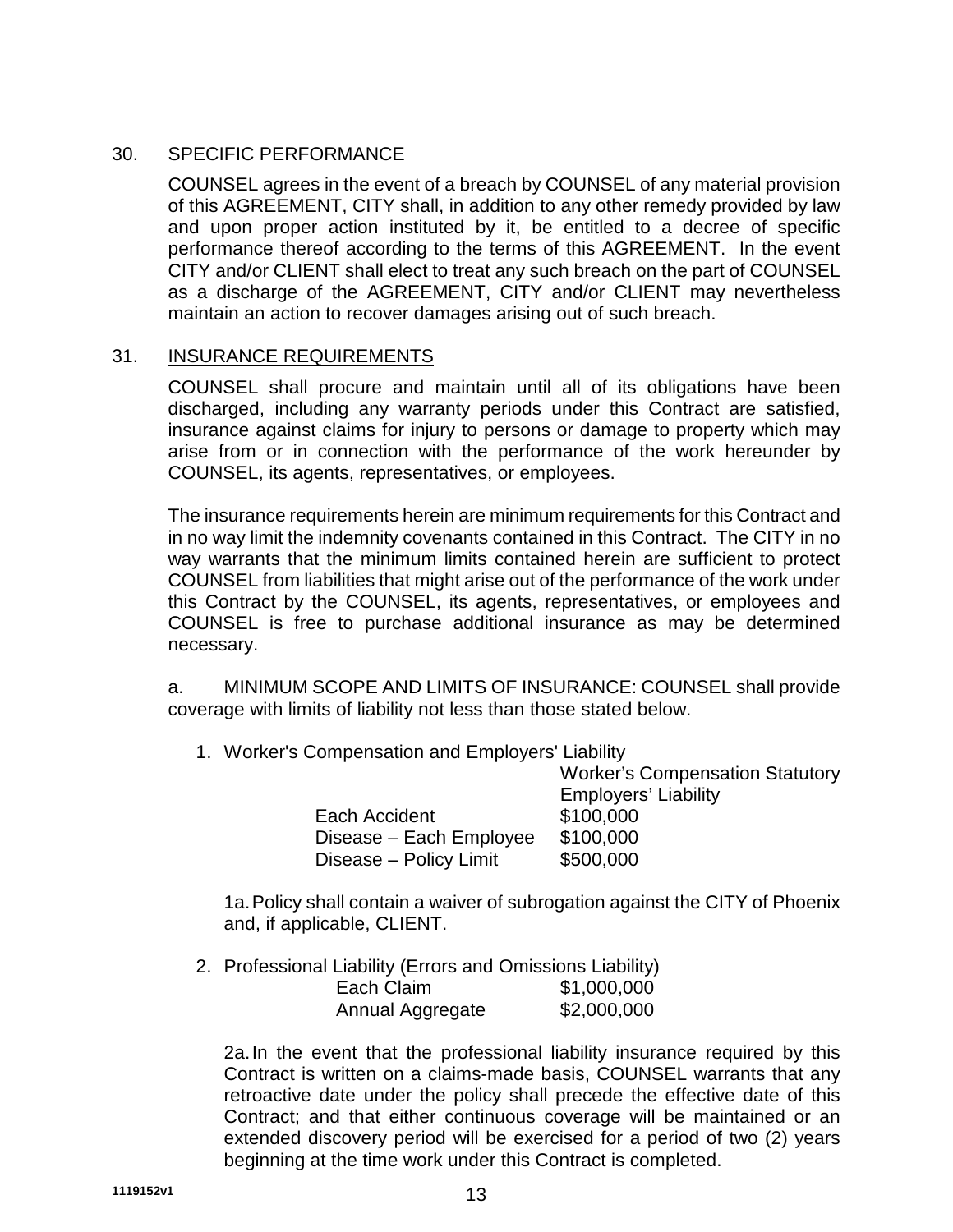b. ADDITIONAL INSURANCE REQUIREMENTS: The policies shall include, or be endorsed to include, the following provisions:

1. On insurance policies where the CITY of Phoenix and/or CLIENT is named as an additional insured, the CITY of Phoenix and/or CLIENT shall be an additional insured to the full limits of liability purchased by COUNSEL even if those limits of liability are in excess of those required by this Contract.

2. COUNSEL'S insurance coverage shall be primary insurance and noncontributory with respect to all other available sources.

3. Coverage provided by COUNSEL shall not be limited to the liability assumed under the indemnification provisions of this Contract.

c. NOTICE OF CANCELLATION: Each insurance policy required by the insurance provisions of this Contract shall provide the required coverage and shall not be suspended, voided, canceled, reduced in coverage or endorsed to lower limits except after thirty (30) days prior written notice has been given to the CITY. and, if applicable, to CLIENT. Such notice shall be sent directly to Gary Verburg, City Attorney, City of Phoenix, 200 W. Washington, 13th Floor, Phoenix, AZ 85003 and to the designated CLIENT Representative and shall be sent by certified mail, return receipt requested.

d. ACCEPTABILITY OF INSURERS: Insurance is to be placed with insurers duly licensed or approved unlicensed companies in the state of Arizona and with an "A.M. Best" rating of not less than B+ VI. The CITY in no way warrants that the above-required minimum insurer rating is sufficient to protect COUNSEL from potential insurer insolvency.

e. VERIFICATION OF COVERAGE: COUNSEL shall furnish the CITY and, if applicable, the CLIENT with certificates of insurance (ACORD form or equivalent approved by the CITY) as required by this Contract. The certificates for each insurance policy are to be signed by a person authorized by that insurer to bind coverage on its behalf.

All certificates and endorsements are to be received and approved by the CITY and, if applicable, by the CLIENT before work commences. Each insurance policy required by this Contract must be in effect at or prior to commencement of work under this Contract and remain in effect for the duration of the project. Failure to maintain the insurance policies as required by this Contract or to provide evidence of renewal is a material breach of contract.

All certificates required by this Contract shall be sent directly to Gary Verburg, City Attorney, City of Phoenix, 200 W. Washington, 13<sup>th</sup> Floor, Phoenix, AZ 85003 and to the designated CLIENT Representative. The CITY or CLIENT project/contract number and project description shall be noted on the certificate of insurance. The CITY reserves the right to require complete, certified copies of all insurance policies required by this Contract at any time. DO NOT SEND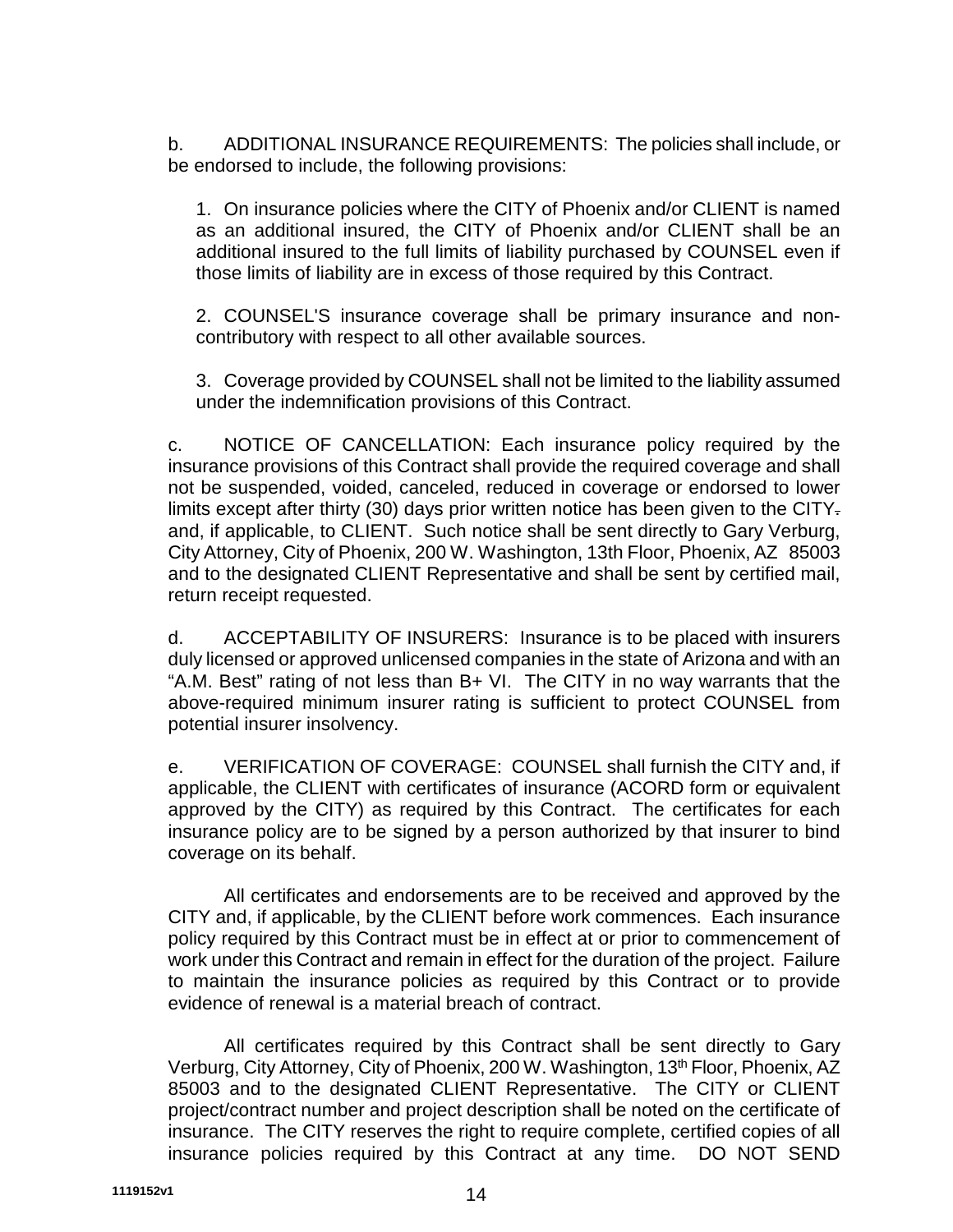CERTIFICATES OF INSURANCE TO THE CITY'S RISK MANAGEMENT DIVISION.

f. APPROVAL: Any modification or variation from the insurance requirements in this Contract shall be made by the Law Department, whose decision shall be final. Such action will not require a formal Contract amendment but may be made by administrative action.

## 32. INDEMNIFICATION

COUNSEL shall indemnify, defend, save and hold harmless the CITY and, if applicable, the CLIENT and their respective officers, officials, agents, and employees (hereinafter referred to as "Indemnitee") from and against any and all claims, actions, liabilities, damages, losses, or expenses (including court costs, attorneys' fees, and costs of claim processing, investigation and litigation) (hereinafter referred to as "Claims") for bodily injury or personal injury (including death), or loss or damage to tangible or intangible property caused, or alleged to be caused, in whole or in part, by the negligent or willful acts or omissions of COUNSEL or any of its owners, officers, directors, agents, employees or subcontractors. This indemnity includes any claim or amount arising out of or recovered under the Workers' Compensation Law or arising out of the failure of COUNSEL to conform to any federal, state or local law, statute, ordinance, rule, regulation or court decree. It is the specific intention of the parties that the Indemnitee shall, in all instances, except for Claims arising solely from the negligent or willful acts or omissions of the Indemnitee, be indemnified by COUNSEL from and against any and all claims. It is agreed that COUNSEL will be responsible for primary loss investigation, defense and judgment costs where this indemnification is applicable. In consideration of the award of this contract, COUNSEL agrees to waive all rights of subrogation against CITY and, if applicable, the CLIENT, their officers, officials, agents and employees for losses arising from the work performed by COUNSEL for THE CITY or CLIENT.

## 33. ADVERTISING AND PROMOTION

The name of the City of Phoenix and, if applicable, of CLIENT shall not be used in any advertising or other promotional context by COUNSEL without prior written approval of the City Attorney.

# 34. NON-ASSIGNABILITY

This Agreement is in the nature of a personal services agreement and COUNSEL shall have no power to assign its rights and obligations under this AGREEMENT without the prior written consent of the CITY and, if applicable, of CLIENT. Any attempt to assign without such prior written consent shall be void.

An essential consideration provided to the CITY and/or CLIENT by COUNSEL to induce the CITY and/or CLIENT to enter into the AGREEMENT is the ability of the CITY and/or CLIENT to control the actual assignment of work to COUNSEL's principal attorneys. Therefore, should such a principal attorney sever their relationship with COUNSEL, or otherwise be unavailable to carry out COUNSEL's duties under this AGREEMENT for an extended period of time, which period shall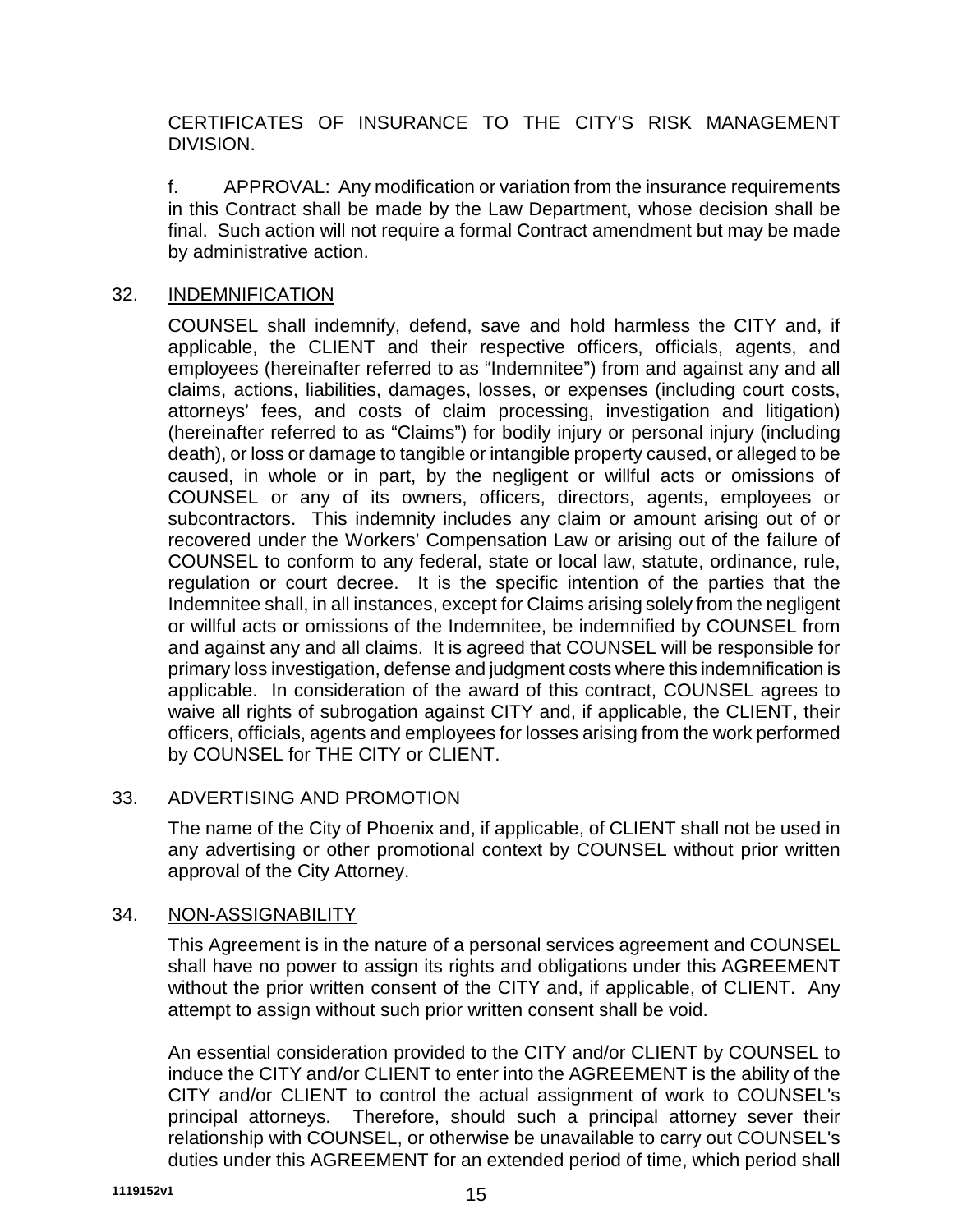be determined at the sole discretion of the CITY and/or CLIENT, then the CITY and/or CLIENT may, without notice, immediately terminate this AGREEMENT for cause.

#### 35. ENTIRE AGREEMENT

It is expressly agreed that this written AGREEMENT embodies the entire AGREEMENT of the parties in relation to the subject matter, and that no understanding or agreements, verbal or otherwise, in relation thereto, exist between the parties, except as herein expressly set forth. To the extent there is any conflict between the terms of this AGREEMENT and any LOE entered into between COUNSEL and the CITY and/or CLIENT, the LOE shall be controlling.

#### 36. GOVERNING LAWS

It is the expressed intention of the parties thereto that this AGREEMENT and all terms hereof shall be in conformity with and governed by the laws of the City of Phoenix and the State of Arizona, both as to interpretation and performance. Any action to enforce or interpret this AGREEMENT shall be brought only in a court located in Maricopa County, Arizona.

## 37. INDEPENDENT CONTRACTOR

The parties agree that Counsel is providing the Services under this Agreement on a part-time and/or temporary basis and that the relationship created by this Agreement is that of independent contractors. Neither Counsel nor any of Counsel's agents, employees or helpers shall be deemed to be the employee, agent, or servant of the City. The City is only interested in the results obtained under this Agreement; the manner, means and mode of completing the same are under the sole control of Counsel.

This Agreement is not intended to constitute, create, give rise to, or otherwise recognize a joint venture, partnership or formal business association or organization of any kind, and the rights and obligations of the parties shall be only those expressly set forth in this Agreement. The parties agree that no individual performing under this Agreement on behalf of Counsel will be considered a City employee, and that no rights of City Civil Service, City retirement or City personnel rules shall accrue to such individual. Counsel shall have total responsibility for all salaries, wages, bonuses, retirement, withholdings, worker's compensation, other employee benefits, and all taxes and premiums appurtenant thereto concerning such individuals and shall save and hold harmless the City with respect thereto.

## 38. CANCELLATION

This AGREEMENT is subject to cancellation by the CITY pursuant to Arizona Revised Statutes Annotated § 38-511.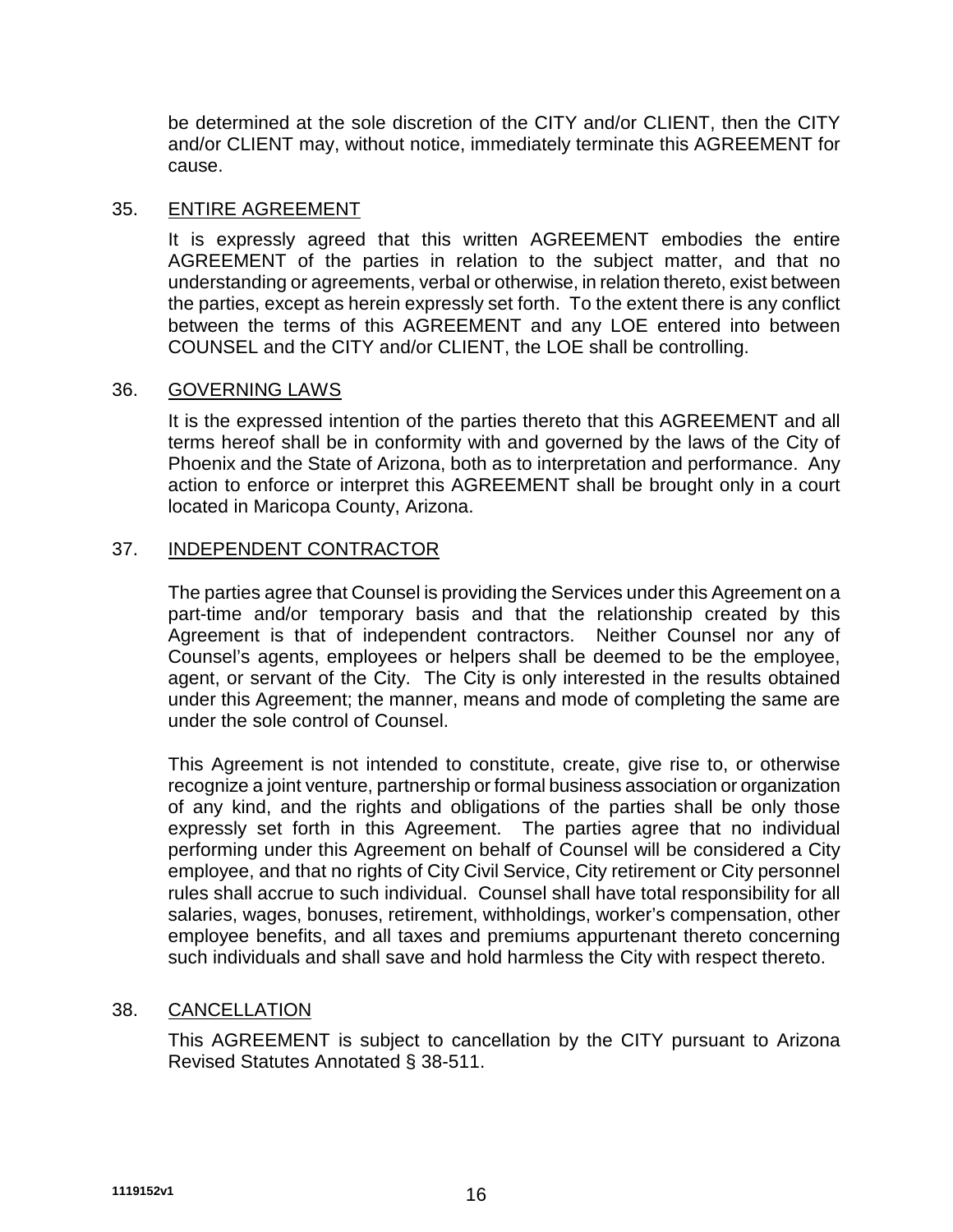# 39. ELECTRONIC COMMUNICATION

CITY expects COUNSEL to provide a specific electronic mail address, accessible from or through the Internet that will allow direct communication between CITY and/or CLIENT and the attorney assigned to provide legal services for a particular matter.

## 40. THIRD-PARTY BENEFICIARIES

This AGREEMENT and all services provided by COUNSEL are intended to benefit the corporate and municipal interests of the CITY and/or CLIENT alone, and no other person shall claim any implied right, benefit or interest in such services.

## 41. TERM

This AGREEMENT is effective beginning July 1, 2019, and expires on June 30, 20121, unless mutually extended by COUNSEL and the City Attorney, in writing, for no more than one additional year. In the event of such an extension, COUNSEL will be permitted to renegotiate the terms of this Agreement.

Upon expiration of this AGREEMENT, COUNSEL will cease all work under this AGREEMENT in a fashion consistent with COUNSEL'S ethical obligations to protect the interests of the CITY and/or CLIENT; COUNSEL will submit a final bill and status report on each matter then being handled by COUNSEL; and, COUNSEL will return the matter and all related files to the CITY and/or CLIENT no later than 45 days from date of AGREEMENT expiration.

# 42. EQUAL EMPLOYMENT OPPORTUNITY REQUIREMENT

In order to do business with the City, Counsel must comply with Phoenix City Code, 1969, Chapter 18, Article V, as amended, Equal Employment Opportunity Requirements. Counsel will direct any questions in regard to these requirements to the Equal Opportunity Department, (602) 262-6790.

## 43. AMENDMENTS

Whenever an addition, deletion or alteration to the Services described in Exhibit A substantially changes the Scope of Work thereby materially increasing or decreasing the cost of performance, a supplemental agreement must first be approved in writing by the City and Counsel before such addition, deletion or alteration shall be performed. Changes to the Services may be made and the compensation to be paid to Counsel may be adjusted by mutual agreement, but in no event may the compensation exceed the amount authorized without further written authorization. It is specifically understood and agreed that no claim for extra work done or materials furnished by Counsel will be allowed except as provided herein, nor shall Counsel do any work or furnish any materials not covered by this Agreement unless first authorized in writing. Any work or materials furnished by Counsel without prior written authorization shall be at Counsel's risk, cost and expense, and Counsel agrees to submit no claim for compensation or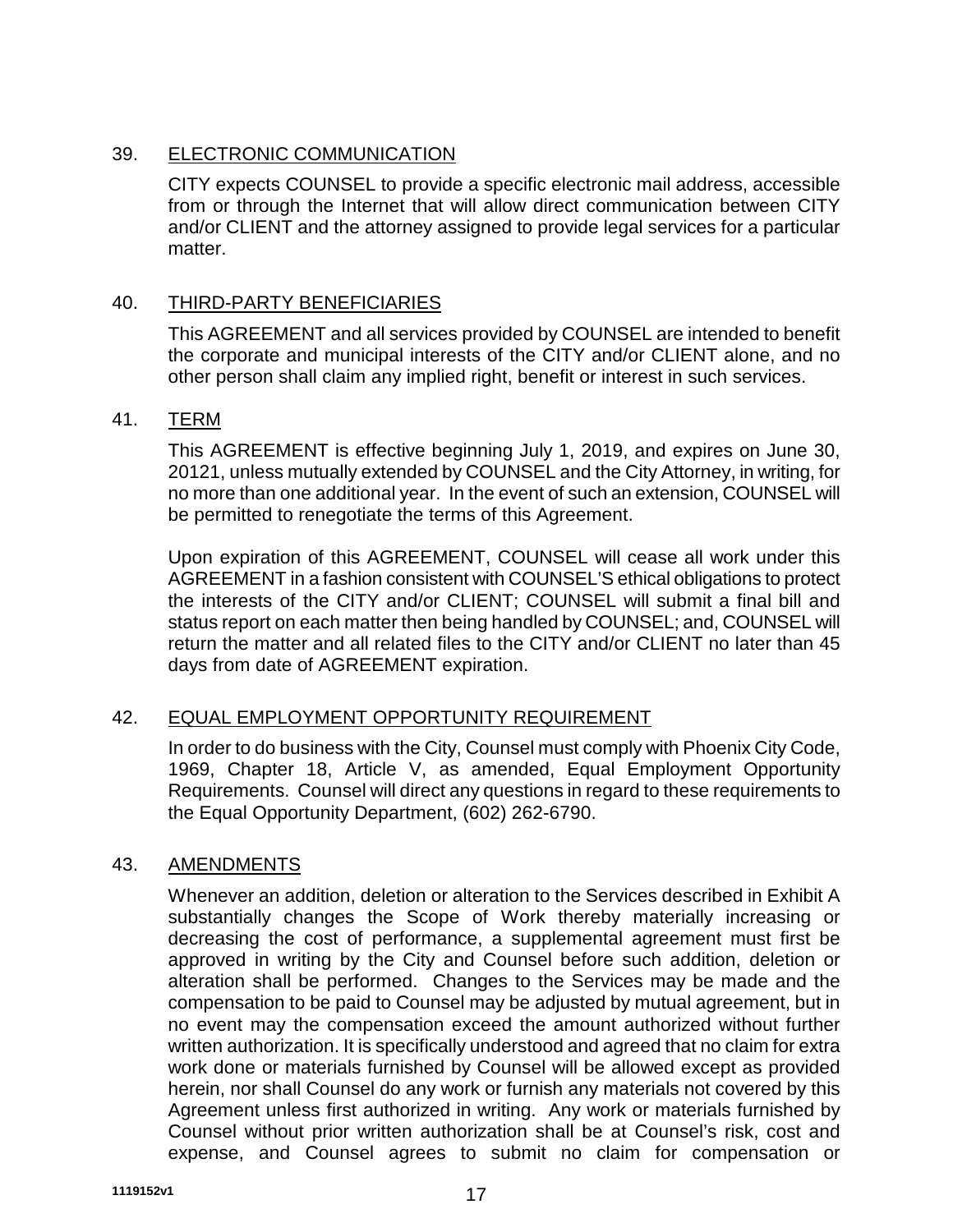reimbursement for additional work done or materials furnished without prior written authorization.

## 44. NO ORAL ALTERATIONS

No alteration or variation of the terms of this Agreement shall be binding on the parties herein unless such alteration or variation is in writing and signed by each of the parties to this Agreement. No oral understanding or agreement not incorporated in this Agreement shall be binding on any of the parties herein.

IN WITNESS WHEREOF, the parties or their authorized representatives have made and executed this AGREEMENT the day and year first above written.

> CITY OF PHOENIX, a municipal corporation

ED ZUERCHER, City Manager

City Attorney

| B |  |  |  |  |
|---|--|--|--|--|
|   |  |  |  |  |

By<br>Cris Mever

 $Its$ 

ATTEST:

\_\_\_\_\_\_\_\_\_\_\_\_\_\_\_\_\_\_\_\_\_\_\_\_\_\_\_\_\_\_ City Clerk

APPROVED AS TO FORM:

\_\_\_\_\_\_\_\_\_\_\_\_\_\_\_\_\_\_\_\_\_\_\_\_\_\_\_\_\_\_ City Attorney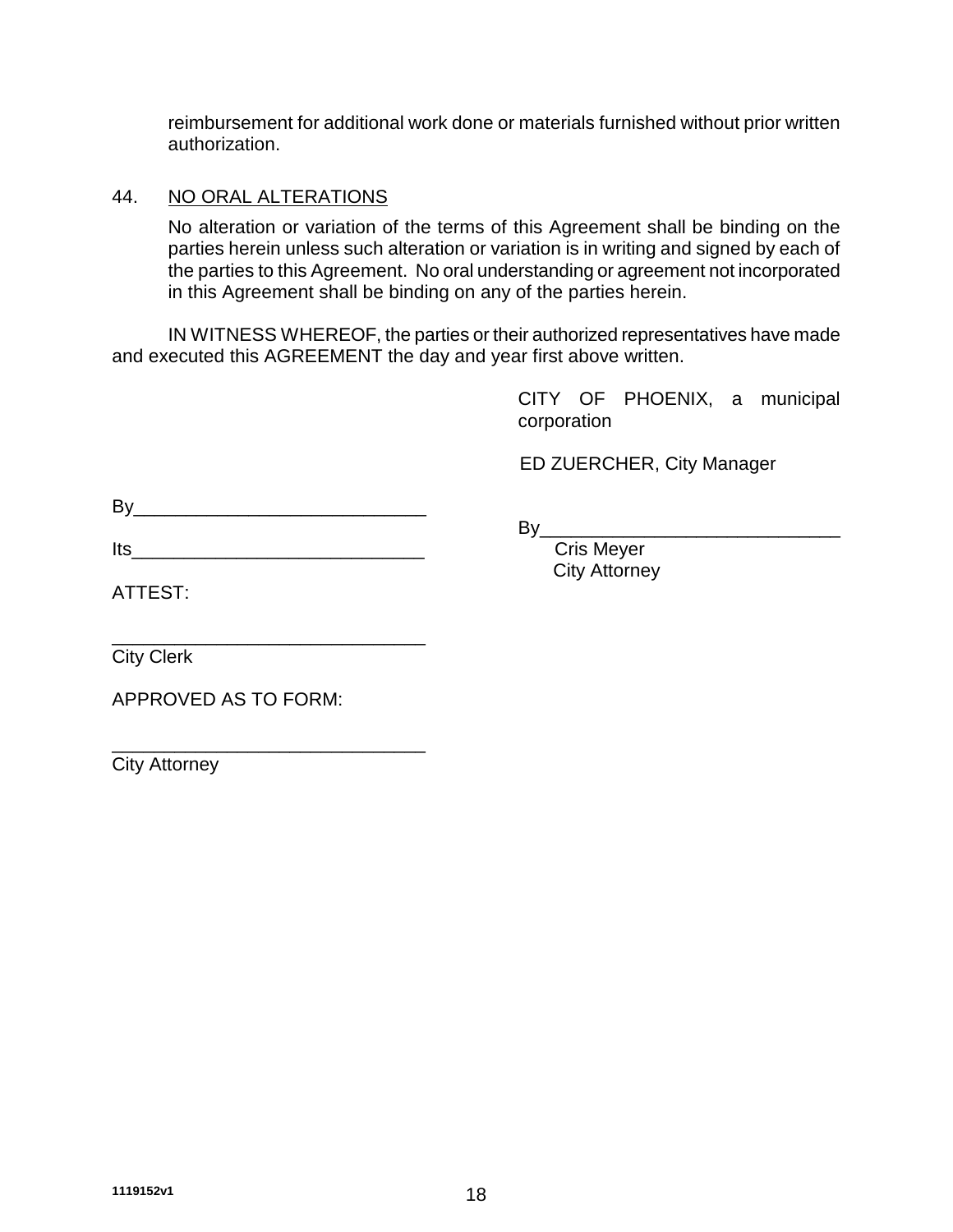# **EXHIBIT A -- REIMBURSABLE EXPENSES**

## **Expense Code Set**

E100 Expenses -detailed description must be included when using this code, prior approval if exceeds \$1,000.00 E101 Copying @ \$0.15/page E102 Outside printing E107 Delivery services/messengers E109 Local travel (outside of Maricopa County) E110 Out-of-town travel E112 Court fees E113 Subpoena fees E114 Witness fees E115 Deposition transcripts E116 Trial transcripts E117 Trial exhibits E118 Litigation support vendors E119 Experts E120 Private investigators E121 Arbitrators/mediators E122 Local counsel

- E123 Other professionals
- E124 Other

American Bar Association, Expense Codes, http://www.abanet.org/litigation/utbms/utbms\_counseling\_expensecode.html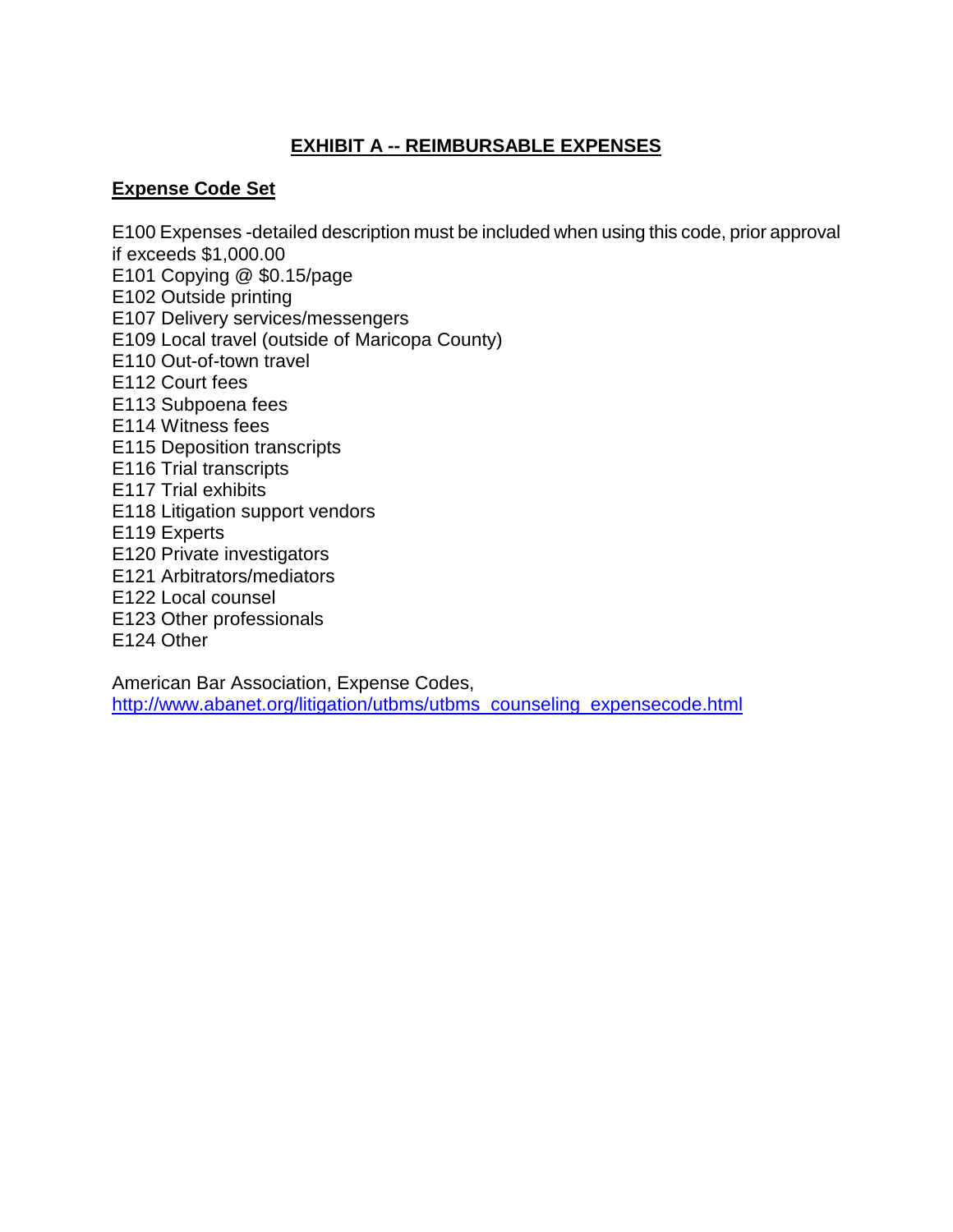# **EXHIBIT B**

#### **RECORDS RETENTION SCHEDULE**

#### CITY CLERK DEPARTMENT<br>
RECORDS MANAGEMENT DIVISION<br>
Division: RECORDS MANAGEMENT DIVISION

| <b>ITEM</b> | <b>NAME OF RECORD</b>                                                                                                                                           |                 | <b>RETENTION PD. IN YRS.</b>     |                 |              | <b>REMARKS</b>                                                                                    |  |  |  |
|-------------|-----------------------------------------------------------------------------------------------------------------------------------------------------------------|-----------------|----------------------------------|-----------------|--------------|---------------------------------------------------------------------------------------------------|--|--|--|
| NO.         | (SERIES)                                                                                                                                                        |                 | <b>Active   Inactive   Total</b> |                 | <b>INST</b>  |                                                                                                   |  |  |  |
| 1.          | Accounts Payable Claim Records, Payment<br>Control Documents, Invoices, Receipts,<br>Receiving Reports, Vouchers Payable and<br><b>All Supporting Documents</b> | 10              |                                  | 10              | $\mathsf{X}$ | (Prime Copy - Finance/Accounts<br>Payable)                                                        |  |  |  |
| 2.          | <b>Accounts Receivable Records</b>                                                                                                                              | 6               | -                                | 6               | $\mathsf{X}$ | (Prime Copy - Finance/Accounts)                                                                   |  |  |  |
| 3.          | Banking Records (Void or Returned Checks,<br>Deposits, Reconciliations, Statements,<br>Stubs, etc.)                                                             | 5               |                                  | 5               | $\mathsf{X}$ | (Prime Copy - Individual Depts.)                                                                  |  |  |  |
| 4.          | <b>Cash Receipts</b>                                                                                                                                            | 5               | -                                | $5\phantom{1}$  | $\mathsf{X}$ | (Prime Copy - Individual Depts.)                                                                  |  |  |  |
| 5.          | Claim Files, Liability and Recovery Claims                                                                                                                      | 5               |                                  | $5\phantom{1}$  | X            | After settlement or after maturity of<br>claim if minor (Prime Copy -<br>Finance/Risk Management) |  |  |  |
| 6.          | Contracts, Leases and Agreements                                                                                                                                | 6               |                                  | 6               | $\mathsf{X}$ | After expiration (Prime Copy - City<br>Clerk)                                                     |  |  |  |
| 7.          | Correspondence, General                                                                                                                                         | $\overline{2}$  | -                                | $\overline{2}$  | X            | (Prime Copy - Individual Depts.)                                                                  |  |  |  |
| 8.          | <b>Credit Card Receipts</b>                                                                                                                                     | $\overline{2}$  | -                                | $\overline{2}$  | X            | After transaction completed (Prime<br>Coy - Individual Depts.)                                    |  |  |  |
| 9.          | <b>Electronic Mail</b>                                                                                                                                          | 1 <sub>mo</sub> | -                                | 1 mo            | X            | (Prime Copy - individual Depts.)                                                                  |  |  |  |
| 10          | <b>Finance Department Letters</b>                                                                                                                               |                 |                                  |                 | X            | After reference value served (Prime<br>Copy - Finance/Administration)                             |  |  |  |
| 11.         | <b>Journal Entries</b>                                                                                                                                          | 5               |                                  | 5               | X            | After fiscal year created (Prime<br>Copy - Individual Depts.)                                     |  |  |  |
| 12.         | Non-City Cash Fund Receipts                                                                                                                                     | 3               | -                                | 3               | X            | (Prime Copy - City Clerk)                                                                         |  |  |  |
| 13.         | <b>Payroll Register</b>                                                                                                                                         | 21              | -                                | 21              | X            | (Prime Copy - Finance/Accounts)                                                                   |  |  |  |
| 14.         | <b>Petty Cash</b>                                                                                                                                               | 3               |                                  | 3               | X            | (Prime Copy - Individual Depts.                                                                   |  |  |  |
| 15.         | <b>Purchase Requisitions</b>                                                                                                                                    | 5               |                                  | 5               | X            | (Prime Copy - Finance/Purchasing)                                                                 |  |  |  |
| 16.         | Transitory Materials (Letters of Transmittal,<br>Informational Bulletins, Correspondence of<br><b>Limited Value)</b>                                            | 3 <sub>mo</sub> |                                  | 3 <sub>mo</sub> | $\mathsf X$  | (Prime Copy - Individual Depts.)                                                                  |  |  |  |
| 17.         | Unsuccessful Bids - Professional Services                                                                                                                       | $\mathbf 1$     | -                                | $\mathbf 1$     | $\mathsf{X}$ | (Prime Copy - Individual Depts.)                                                                  |  |  |  |
| 18.         | <b>Work Orders/Activity Allocations</b>                                                                                                                         | 5               |                                  | 5               | $\mathsf{X}$ | (Prime Copy - Individual Depts.)                                                                  |  |  |  |
| 19.         | <b>Work Order Time Cards</b>                                                                                                                                    | 3               |                                  | 3               | X            | (Prime Copy - Individual Depts.)                                                                  |  |  |  |
| 20.         | Work Reports (Daily Reports, Weekly<br>Reports, Reports of Limited Value)                                                                                       | $1 \text{ mo}$  | -                                | 1 <sub>mo</sub> |              | (Prime Copy - Individual Depts.)                                                                  |  |  |  |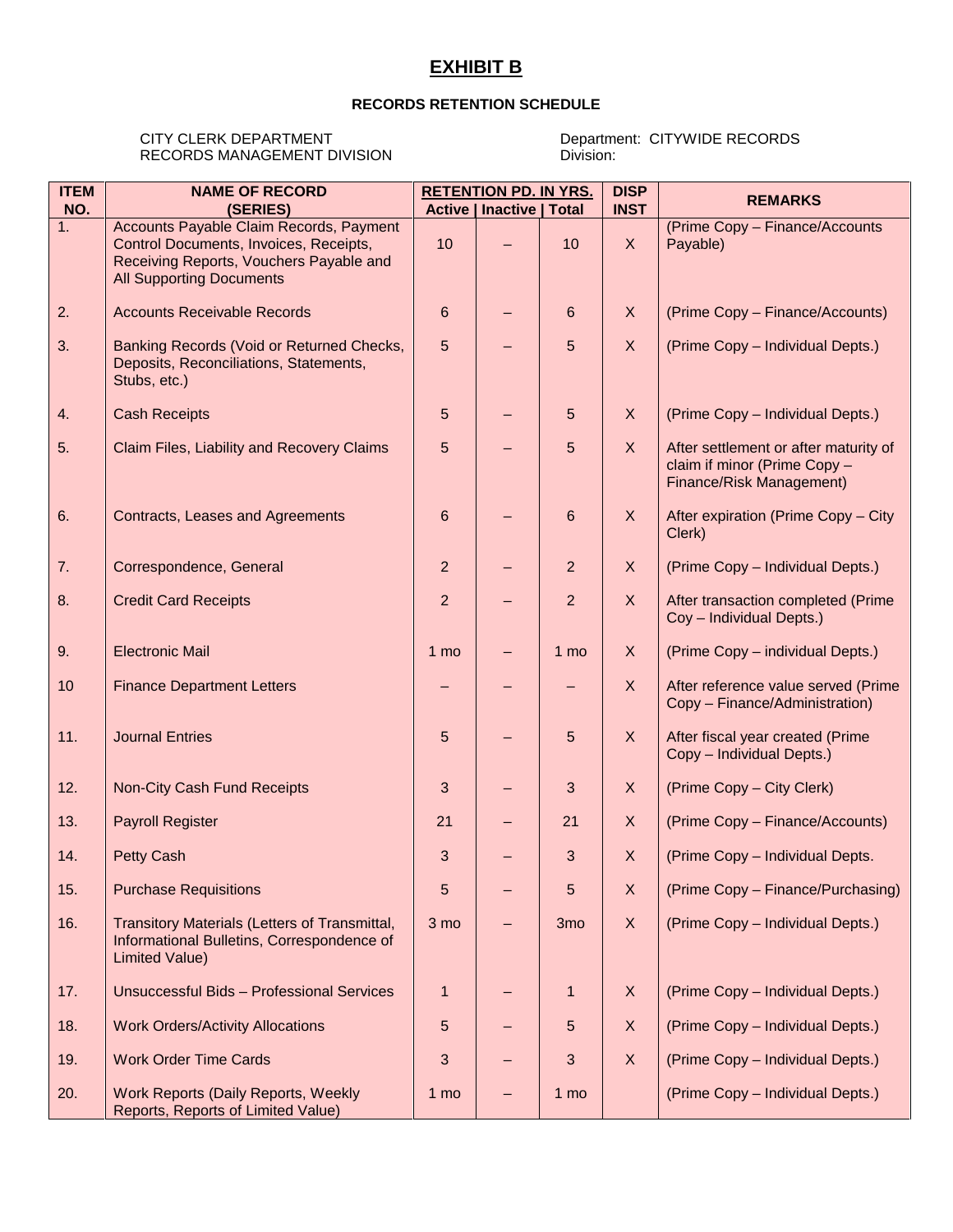# **EXHIBIT C – FILE HANDLING UPON COMPLETION**

#### **CITY OF PHOENIX OUTSIDE COUNSEL RETENTION/RETURN PROCEDURES**

#### **GOVERNING STATUTE:**

Within 60 days of the conclusion of the matter for which services were retained, and to further the purposes of ARS § 41-1346, COUNSEL will follow the procedures listed below.

#### **CITY REQUIREMENTS:**

## **A. City Contact – Counsel will contact the Law Department to obtain the following information**

- 
- Year and box number Month and year to be destroyed
- 
- Review of Excel Index Completed transmittal form
- **Note:** Contact will be secretary for the attorney you have been working with on the cases you are archiving

#### **B. Boxes - Contents**

- Items must be boxed in bankers' boxes (#703 boxes preferred).
- Box size must be  $10"H \times 12"W \times 15"D$ .
- All files should face the same direction/forward.
- No hanging files, notebooks, binder clips or binders in boxes.
- Highlight box number on paperwork before placing paperwork in boxes.
- Not necessary to seal the boxes, as they will be examined at Records Center.

## **C. Boxes – Outside labeling (See example below)**

- Left side of box year and box number (to be provided by City).
- $\Gamma$  Right side of box month/year to be destroyed (to be provided by City).
- See example for marking remainder of box.
- Use Dates from Transmittal Form from the "Date of Records To and From" columns.

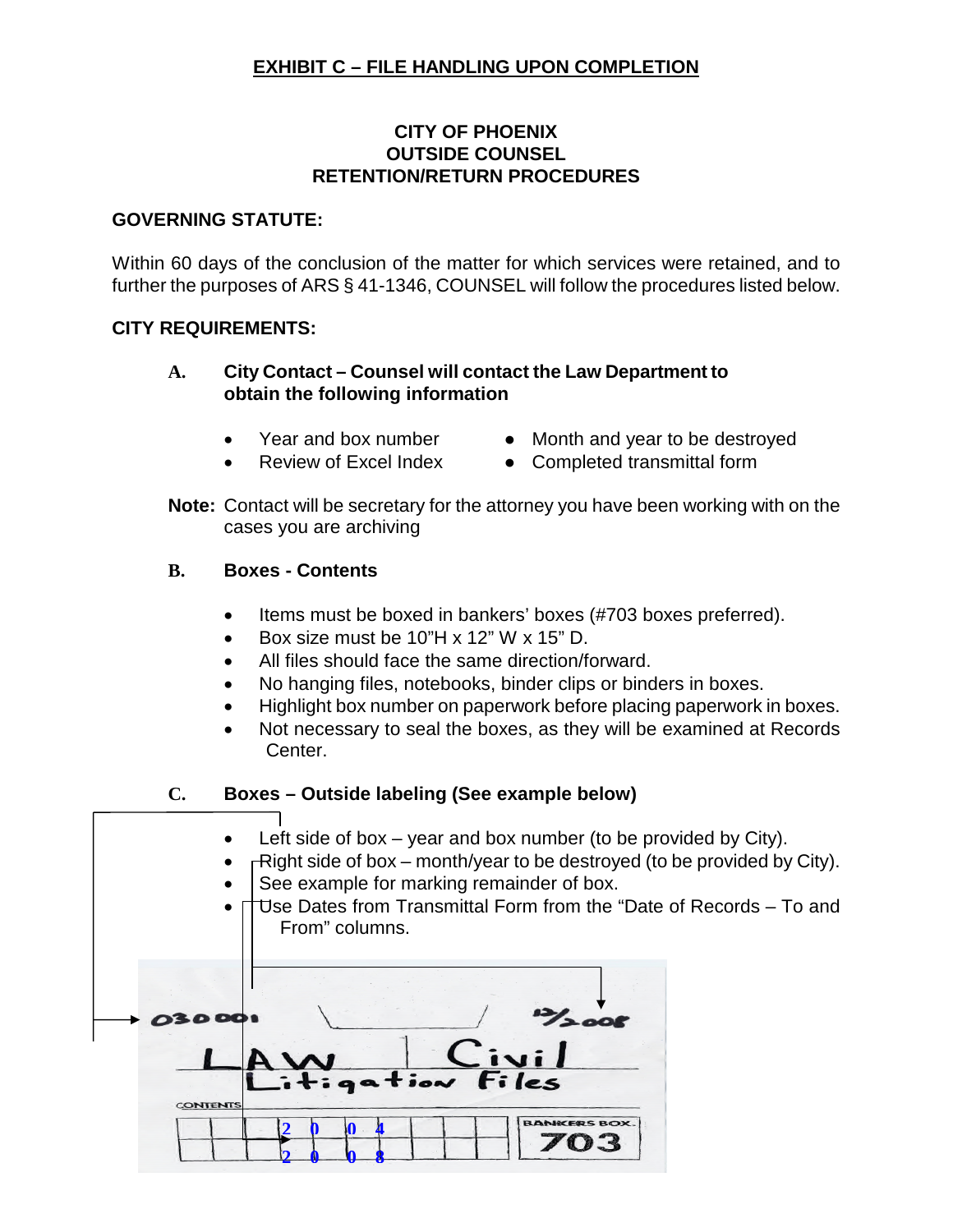# **D. Archive Index and Transmittal Forms (See examples below)**

- City of Phoenix will forward blank index in Excel Format to Law Firm
- Law firm completes and returns an electronic copy of the index containing contents of each box being sent to the City.

| <b>BOX</b><br>NO. | <b>DATE</b><br><b>ARCHIVED</b> | <b>YEARS</b><br>TO.<br><b>RETAIN</b> | <b>ATTORNEY NAME</b><br>(DO NOT<br><b>ABBREVIATE)</b> | <b>TYPE OF</b><br><b>CASE</b> | <b>CASE</b><br>NO.     | <b>NAME OF CASE</b><br><b>(DESCRIPTION OF</b><br><b>BOX CONTENTS)</b>                                                                                |
|-------------------|--------------------------------|--------------------------------------|-------------------------------------------------------|-------------------------------|------------------------|------------------------------------------------------------------------------------------------------------------------------------------------------|
| $06 -$<br>2222    | 05/07/06                       | $5\phantom{.0}$                      | <b>Smith &amp; Doe LLC</b><br>John H. Doe             | Litigation                    | <b>CV2005-</b><br>5555 | <b>Mary Lawsuit v. Bad</b><br>Company, et al.,<br>pleadings, depos,<br>correspondence,<br>attorney notes,<br>legal research, trial<br>exhibits, etc. |

 City will fax approved "Records Transmittal Form" to law firm to be placed inside box along with index of box contents.

| Phoenix, Arizona<br><b>City Clerk Department</b><br>Records Management Division<br>262-6811<br>1. Department Law<br>Division Civil<br>Section_Litigation |                                      | (SEE INSTRUCTIONS ON BACK) | <b>Records Center</b><br>1101 East Jefferson<br>261-8648<br>2. Preparer Smith & Doe<br>Telephone 262-6761<br>5/2/03 |                                              |                        |             |                          |        |                   |               |                      |            |      |                           |
|----------------------------------------------------------------------------------------------------------------------------------------------------------|--------------------------------------|----------------------------|---------------------------------------------------------------------------------------------------------------------|----------------------------------------------|------------------------|-------------|--------------------------|--------|-------------------|---------------|----------------------|------------|------|---------------------------|
|                                                                                                                                                          |                                      |                            |                                                                                                                     | 3. Date<br>4. Ø Alphabetic<br>$\Box$ Numeric |                        |             |                          |        |                   |               | $\Box$ Chronological |            |      |                           |
| 6<br>6<br><b>CENTER USE ONLY</b><br>Box                                                                                                                  | $\overline{7}$<br><b>RECORD NAME</b> |                            | 8<br>$\mathbf{9}$<br>Confi-<br>Retention<br>dential<br>Schedule                                                     |                                              | 10<br>Micro-<br>filmed |             | 11<br>Date of<br>Records |        | 12<br>Ret.<br>in. | 13<br>Destroy |                      |            |      |                           |
| Number<br>030001                                                                                                                                         | Shelf                                | Location                   | (As listed in Records Retention Schedule)<br><b>Litigation Files</b>                                                |                                              | Yes No<br>x            | Page<br>D96 | kem<br>$\,3$             | Yes No | x                 | From<br>1999  | To                   | Years<br>5 | Date | Date of<br><b>Records</b> |
|                                                                                                                                                          |                                      |                            |                                                                                                                     |                                              |                        |             |                          |        |                   |               |                      |            |      |                           |
| 14. Comment:<br>15. Records Control Officer Approval:                                                                                                    |                                      |                            | Phone No. 16. Records Shipment Received by: ________ Date:<br>CALL RECORDS CENTER TO SCHEDULE SHIPMENT              |                                              |                        |             |                          |        |                   |               |                      |            |      |                           |
| White (or xerox) - Place in each box.<br>Yellow - Send to Records Center with shipment.                                                                  |                                      |                            | Pink - Retain for agency control file - Records Center will phone back location.                                    |                                              |                        |             |                          |        |                   |               |                      |            |      |                           |